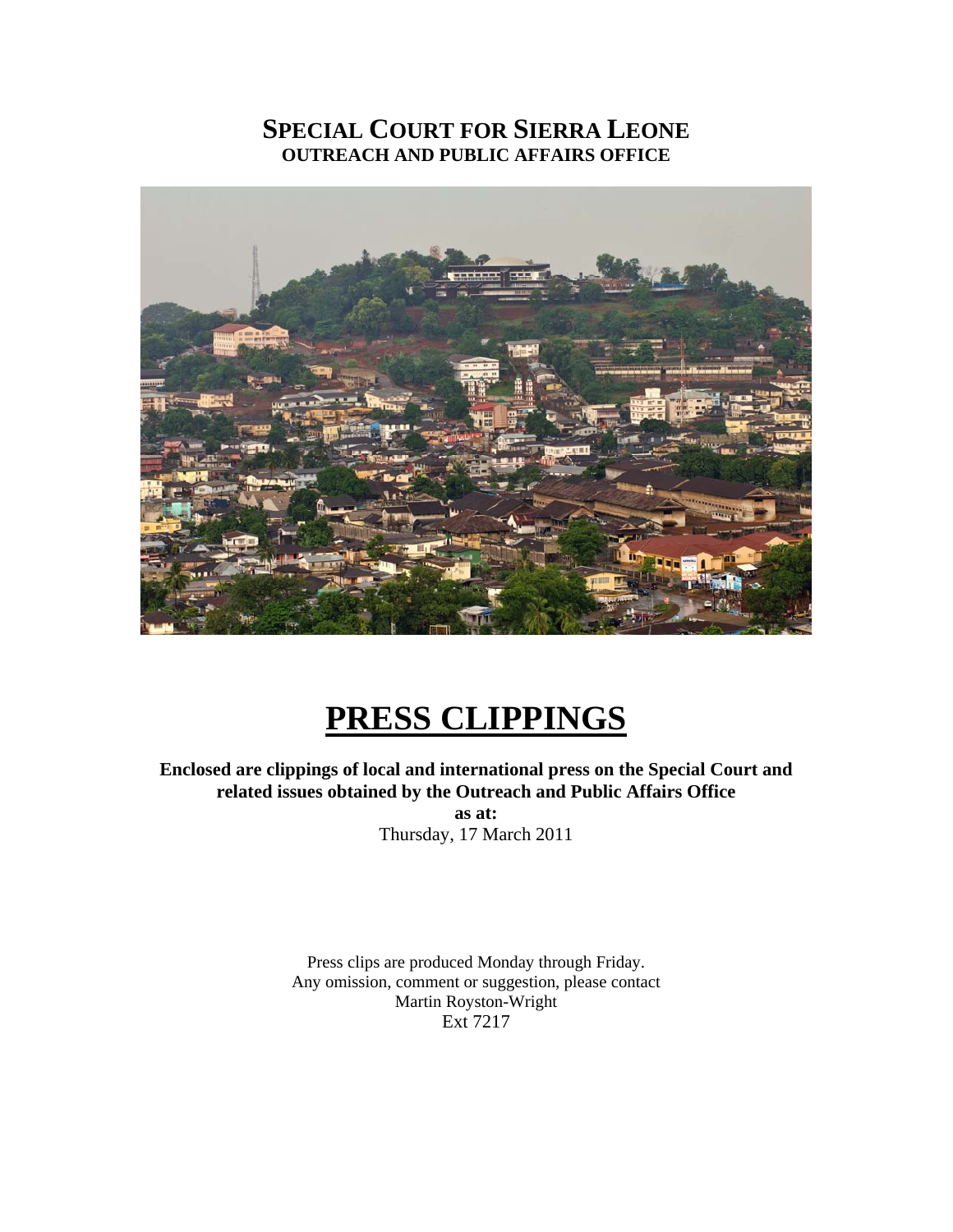| <b>International News</b>                                                                         |             |
|---------------------------------------------------------------------------------------------------|-------------|
| Awaiting Taylor's War Crimes Verdict / Daily Observer                                             | Pages 3-4   |
| Double Crossing Dictators / The Wall Street Journal                                               | Pages 5-6   |
| The Court Where the West Judges the Rest / Spiked                                                 | Pages 7-8   |
| Côte d'Ivoire: Crimes Against Humanity by Gbagbo Forces / Human Rights Watch                      | Pages 9-18  |
| ICC to Request Reduced Powers for Kenyan Suspect / Voice of America                               | Pages 19-20 |
| Ocampo Six Warned Against The Hague Trip / Capital News                                           | Pages 21-22 |
| <b>ICTR</b> Asks Egypt to Cooperate With Defence for Ngirabatware / <i>Hirondelle News Agency</i> | Page 23     |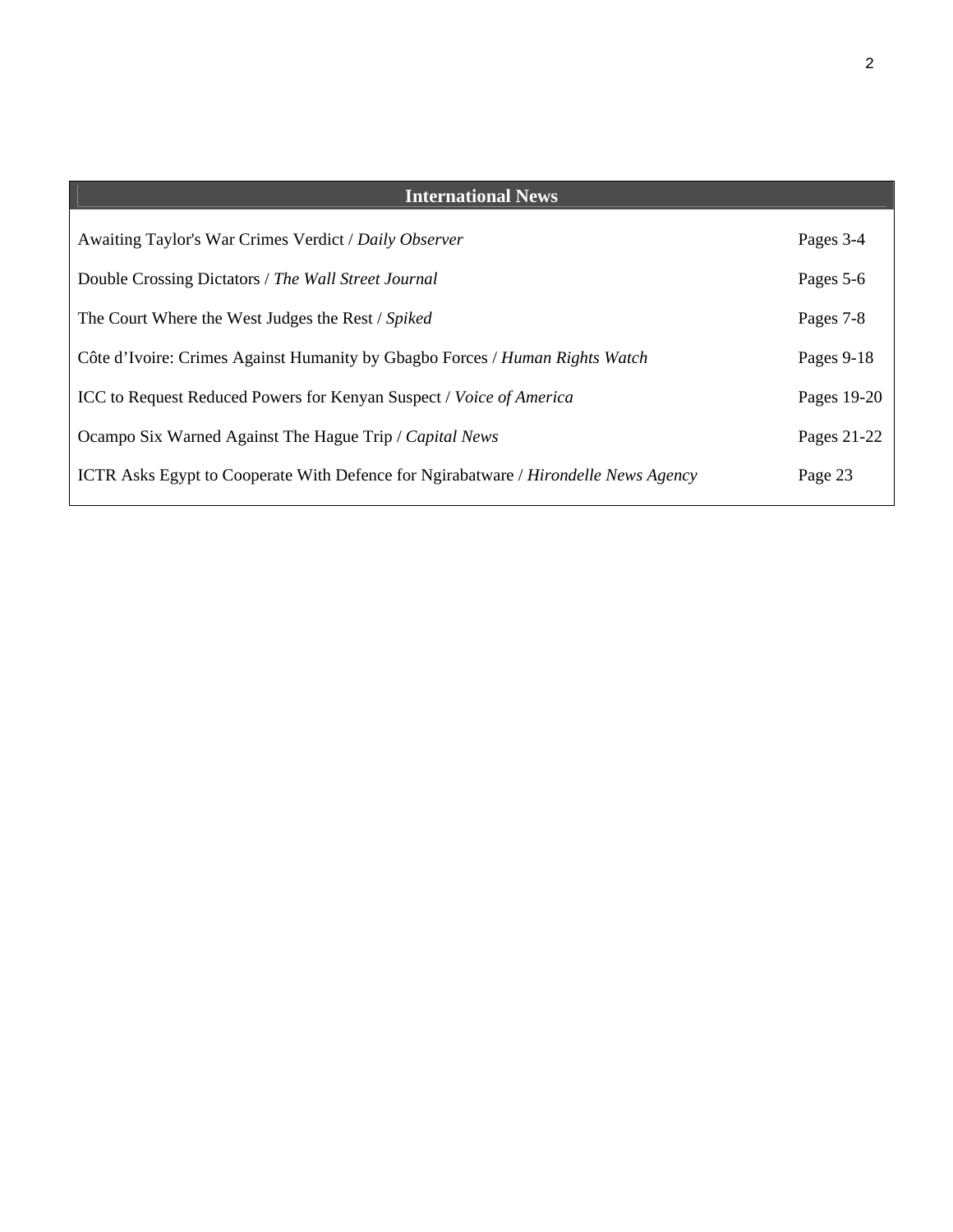## Daily Observer (Liberia)

Tuesday, 15 March 2011

## **Awaiting Taylor's War Crimes Verdict**

#### [Editorial](http://liberianobserver.com/taxonomy/term/35)

Everyone is now waiting for the verdict in the war crimes trial of Liberia's former president Charles Taylor, the first African head of state to face an international tribunal. For over three years, he has been standing trial in The Hague, accused of 11-count war crimes and crimes against humanity charges, having allegedly armed Sierra Leone rebels who prosecution described as Taylor's "surrogate army," mutilating thousands of civilians by hacking off their limbs and giving Taylor "blood diamonds" in return. Mr. Taylor has pleaded not guilty as charged.

The trial ended last Friday with prosecutors urging a guilty verdict for the ''horrific" crimes. ''We ask you to enter convictions on all of the counts of the indictment,'' prosecutor Brenda Hollis urged the Special Court for Sierra Leone. According to her, Taylor "was at the very center of the web of the crimes in Sierra Leone. He was the one who had control over the leaders of these groups perpetuating such horrific crimes'' that claimed about 120,000 lives in 10 years. The prosecution also claimed Mr. Taylor, president of Liberia from 1997 to 2003, was driven by greed and power to ''forcibly control the people and territory of Sierra Leone … and to pillage the resources, in particular the diamonds''.

Mr. Taylor, 62, who has been held at the UN detention unit in The Hague since 2006 after his trial was transferred to the Netherlands for fear his presence in Freetown would destabilize the region, dismissed the claims as ''lies'', saying he was the victim of a political plot by ''powerful countries''. His lead lawyer, Courtney Griffiths told judges that justice should be applied equally to all, adding: "whether that is the case is a matter for debate". "It is to the shame of this prosecution that it has besmirched the lofty ideals of international criminal law by turning this case into a 20th century form of neocolonialism", the lawyer said.

Repeating claims that Taylor believed some powerful countries to be "out to get him", Griffiths insisted that the prosecution was "politically motivated." Prosecutor Nicholas Kumjian conceded that leaders like Libya's Muammer Kadhafi and Burkina Faso's Blaise Campaore had indeed supported the rebels, but he said it remained "a proxy army under one person, Charles Taylor". "The involvement of Muammer Kadhafi and Blaise Campaore has been proven," Kumjian told the court, but "the RUF did not fight for Blaise Campaore, it did not fight … for Muammer Kadhafi". He described Taylor as "the Godfather" of the RUF rebels who "profited from the wars and the crimes they committed".

Judge Teresa Doherty declared the hearing closed on Friday, saying the judges would deliberate in private. There are speculations that the judgment in this case will not come until August.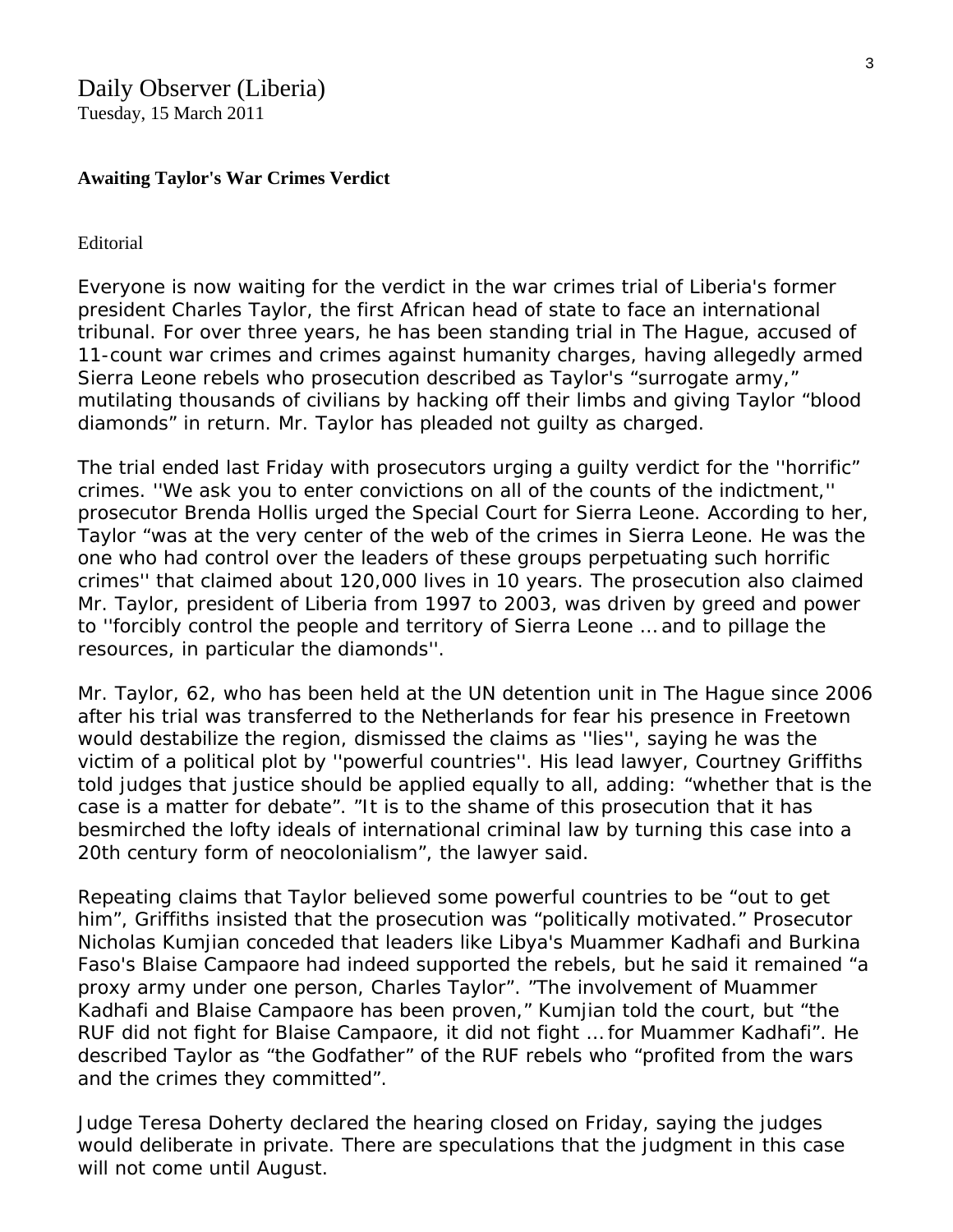As we await the climax of this landmark trial, we need to invoke the power of the Almighty to enable the judges to dispense equitable justice in this case. For we believe that justice, as the symbol of the essence of the impartiality, comes blindfolded. The judges are not expected to be interested in the parties to the disputes; their concerns are seeing justice dished out fairly to all. The blindfold denies them the opportunity of knowing whether litigants are high, low, rich, poor, strong or weak.

The blindfolded judges symbolize justice which holds the scales and a sword. The scales weigh the truth, the strength of each person's case, whether he is the complainant or defendant, the reasoning behind their actions. They are meant to place the opposing matters on both sides to see the balance they create on the weight of justice.

We know that when the judges down the sword of justice, it slices through, without bothering with who is involved. The punishment is dispensed with disinterest in the winner or loser justice is meant to be the winner.

Understandably, and not unexpectedly, this judgment is bound to be greeted with mixed reactions. More than this, it will also, among the more enlightened and legal circles around the world, fire controversy and rekindle debate on the important issues of the court's responsibility to interpret the law.

We, therefore, expect the judges at The Hague Court to dispense nothing but justice. They must note that justice loses its meaning if the public perceives injustice in it or thinks justice has not been done. This must be why this is the junction that justice has to be done and must be seen to have been done.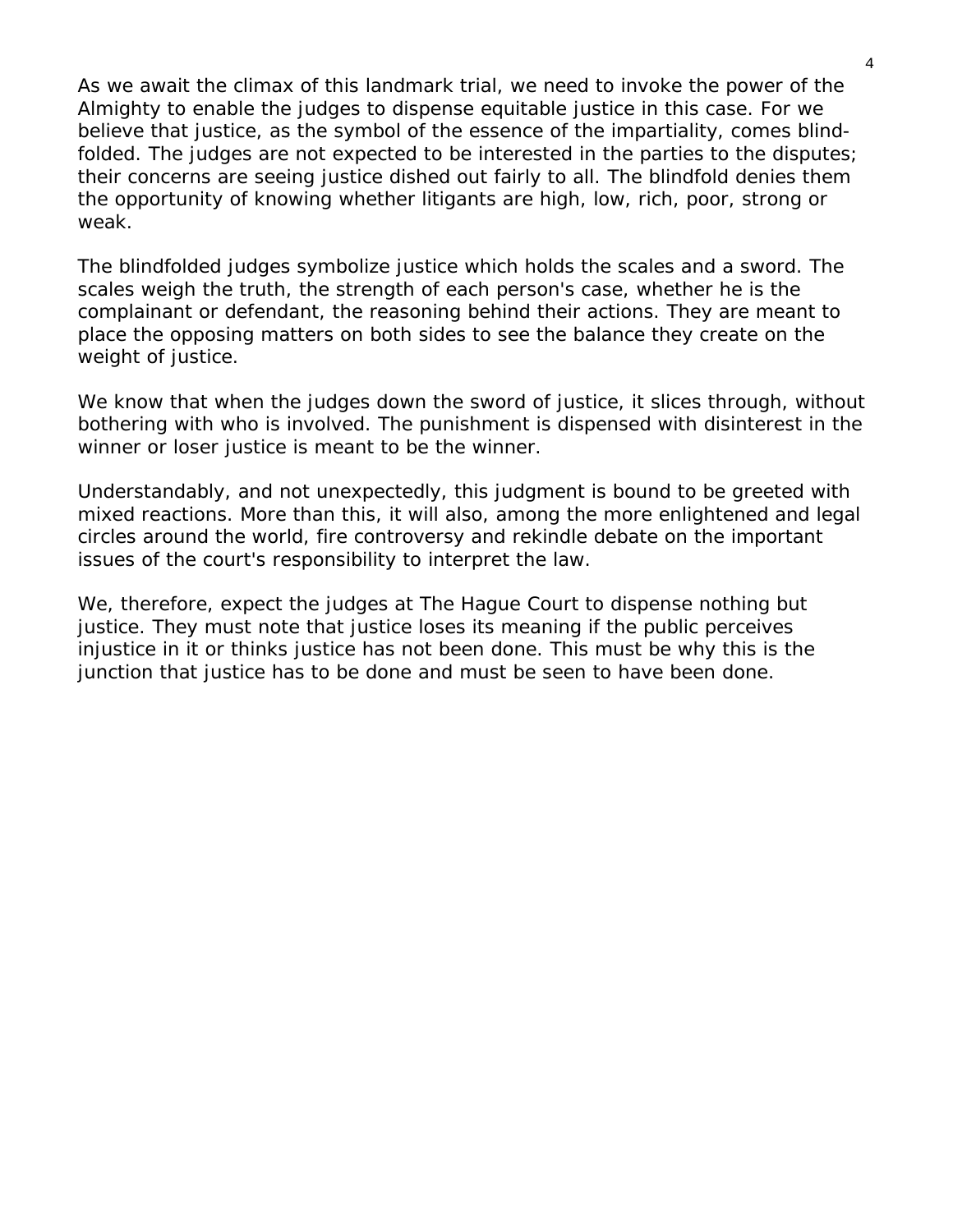## **Double Crossing Dictators**

**Moammar Gadhafi, Charles Taylor and how to avoid more bloodbaths as despots near their downfall.** 

## By [DANIEL FREEDMAN](http://online.wsj.com/search/term.html?KEYWORDS=DANIEL+FREEDMAN&bylinesearch=true)

Moammar Gadhafi is so far making good on his promise to cling to power until "the last drop of blood is spilled" in Libya. That vow, and its gory delivery, can be traced back to a decision forced upon Nigeria five years ago by the U.S. and the international community. Understanding that mistake, which was based on an assumption of what justice entails, is crucial to avoiding more bloodbaths as other dictators near their downfall.

On March 25, 2006, Nigeria announced that it was breaking its 2003 deal with Liberia's former dictator, Charles Taylor. That agreement granted Taylor asylum in Nigeria in exchange for him stepping down, which he did in August 2003. Nigeria's reversal not three years later came after relentless U.S. and international pressure, and paved the way for Taylor to be tried for crimes against humanity in the U.N. backed Special Court for Sierra Leone.

The deal to end Taylor's rule without bloodshed was celebrated at the time. When Nigeria's then-President Olusegun Obasanjo visited Liberia in September 2003, he was met by tens of thousands of Liberians chanting, "We love you, Obasanjo." Liberia's new leader, Moses Blah, declared that Mr. Obasanjo was "a savior for the people of Liberia," and Jacques Klein, the U.N.'s representative to Liberia (and a former U.S. State Department official), described the agreement as "the only elegant solution."

But Mr. Obasanjo was soon pushed to break the deal. In November 2003 the U.S. Congress set a \$2 million reward for Taylor's capture, and Washington also issued veiled threats of cutting aid to Nigeria if it protected Taylor from justice. Mr. Obasanjo resisted the pressure, saying that Nigeria had given its word.



## *AFP/Getty Images*

*Liberia's former dictator, Charles Taylor, at the Special Court for Sierra Leone.* 

By 2006 the calls for Taylor's arrest had grown even louder, and on March 24 of that year—shortly before President Obasanjo's planned visit to the Washington—the White House issued a press release mentioning "the need to bring Charles Taylor to justice." The next day Nigeria reversed its decision.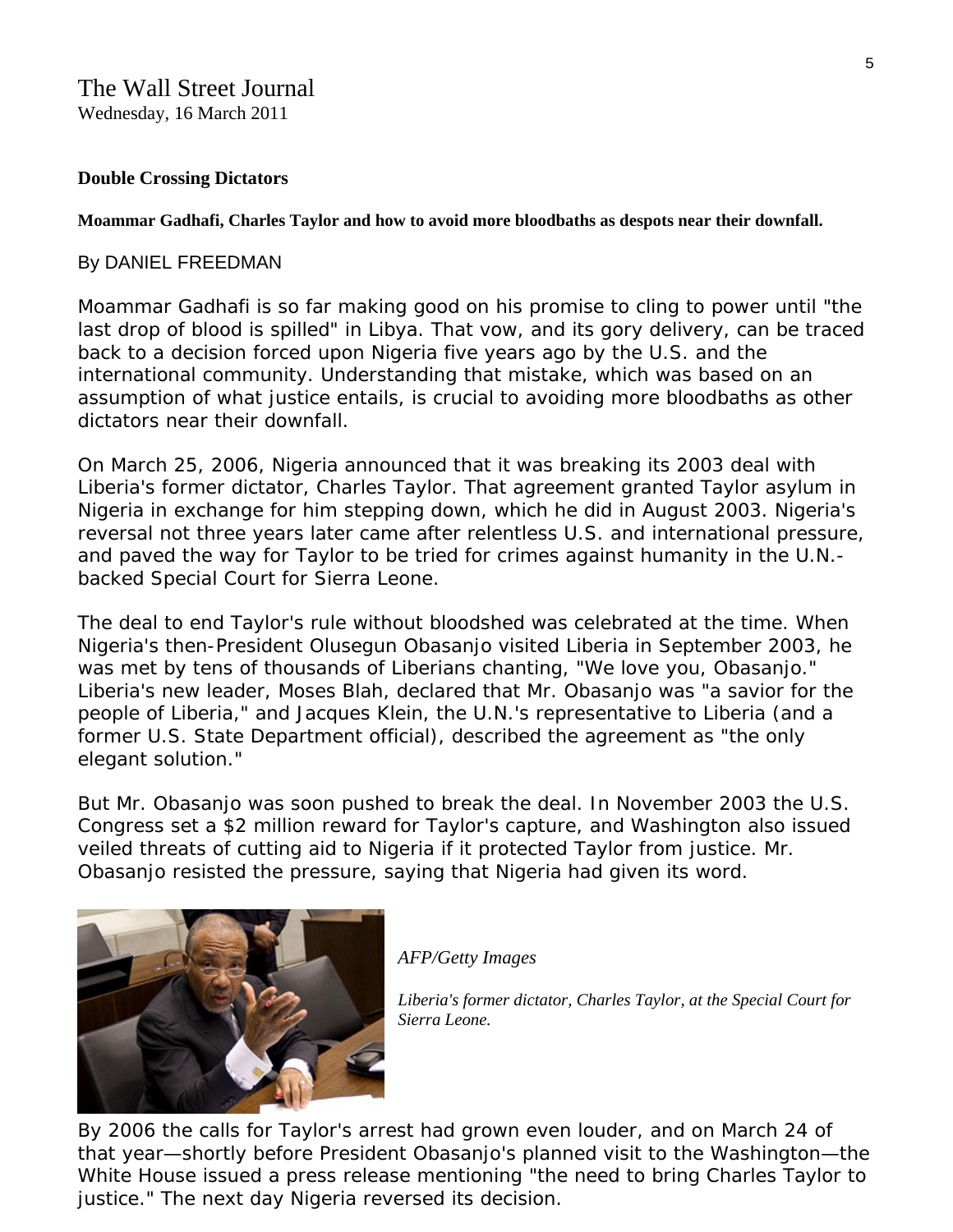From 2003 to 2006, the debate between Nigeria and the world about Taylor's fate resembled an ethics seminar on the meaning of justice. Should Nigeria keep its word, even to a man so odious? Or was its promise trumped by the imperative to hold an evil man accountable for his crimes? The international community felt strongly that it was the latter.

But there was always a larger issue. On Sept. 8, 2004, I penned an op-ed in these pages that said, "[T]his isn't only about Taylor. What happens in this case has direct ramifications for other despots—and naturally their populations as well." If Nigeria were forced to break its promise, I feared that other dictators wouldn't trust asylum deals and would deem it safest to "hold onto power for as long as they can destroying their country and killing thousands in the process if need be." Dictators like "Libya's Gadhafi . . . will be watching very closely," I warned.

Watch they did. Shortly after Taylor was brought before the Court in April 2006, Gadhafi proclaimed at a conference in Africa that "every [African] head of state could meet a similar fate—this sets a serious precedent." The chances that tyrants would in future relinquish power in exchange for asylum had just narrowed considerably, as Gadhafi seems bent on proving now.

Granting asylum to murderous leaders is not a decision that can be taken lightly, and certainly not without the approval of the populations that have suffered under those dictators. But once such deals have been struck, as between Liberia and Nigeria, the rest of the world should actively honor them, not try to block them. Otherwise, the next despot's victims might not even have the option of a nonviolent way out.

*Mr. Freedman is director of strategy and policy analysis at the Soufan Group, a strategic consultancy, and he writes a fortnightly column at Forbes.com.*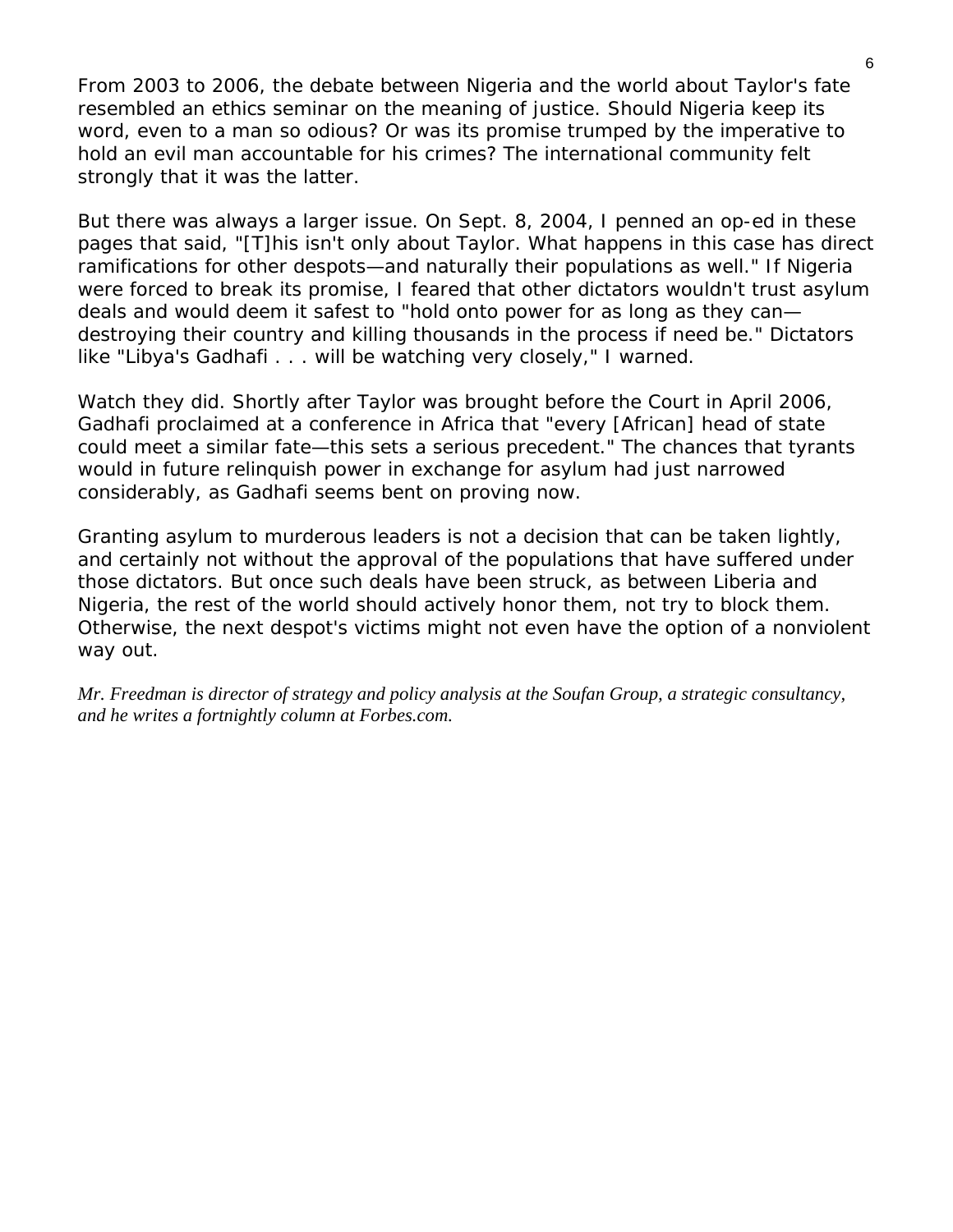Spiked Tuesday, 15 March 2011

## **The court where the West judges the Rest**

The ICC metes out 'justice' to poor countries while denying them any say in their own affairs.

#### By Tim Black

**Throughout the war-crimes trial of Liberia's ex-president, Charles Taylor, lead defence lawyer Courtenay Griffiths, a British barrister, has frequently drawn attention to the flagrant, raciallytinged double standards at work. Last Thursday - the penultimate day of the three-year long trial was no different.**

'[Taylor's] trial has been trumpeted by the prosecution as demonstrating an end to impunity. We agree. Indeed, his trial is of importance to Africa and this evolving concept of international justice to which we are, as a defence, unswervingly committed', Griffiths said, inoffensively enough. And then the jab: 'Yet we note that currently everyone being tried or awaiting trial at the International Criminal Court [ICC] are from guess where? Africa. We are disturbed by this.'

Strictly speaking, Taylor, whose fate will be revealed in the summer, was not being tried at the ICC. In fact, because he was accused of controlling and arming the Revolutionary United Front in the brutal 10 year civil war in Sierra Leone which ended in 2001, the UN decided that he ought to stand trial at a special international court in Sierra Leone itself - presumably so the natives could see how justice ought to be done. Since this was deemed a little risky, the UN then relented and moved the trial to The Hague in 2006, where the ICC also has its home. That Taylor is not actually standing trial at the ICC, however, should not detract from Griffiths' point about the ICC and international law in general: it does seem more than a little inclined to focus almost all its energies on what old-fashioned colonialists might once have called the Dark Continent.

Just take a look at the five countries to have been subject to the ICC's justice since it was formally established in 2002: Sudan, Uganda, the Central African Republic, the Democratic Republic of Congo and Kenya. You don't have to be a keen student of international relations to spot the common theme. It's not as if there has been a shortage of bloody conflict elsewhere, each one as rife with injustice and brutality as the next. Yet the US-led-UK-in-tow invasions of first Afghanistan and then Iraq, for instance, in which thousands of people have been killed, have not once featured on the ICC's radar. Of course, what looks like unabashed favouritism is not without a legal justification: apparently, the 'crime of aggression', of which Bush, Blair and Co, might well be guilty, will not fall under the ICC's jurisdiction until 2017.

Not that such pettifoggery is likely to assuage Griffiths and those like him who believe that the African focus of war-crimes trials, whether at the ICC or at its *de facto* equivalents, 'besmirch the lofty ideals of international criminal law' with the residue of 'neocolonialism'. And therein lies the problem with Griffiths' criticism of the ICC and courts like it: It's as if there is nothing wrong with international courts that a bit of racial equality couldn't put right.

Yet not only is there something wrong with the ICC, it can't simply be corrected by being a bit less racist. Rather, it is a fundamentally flawed institution. That the objects of its justice tend to be from over there, rather than from round here, is no accident.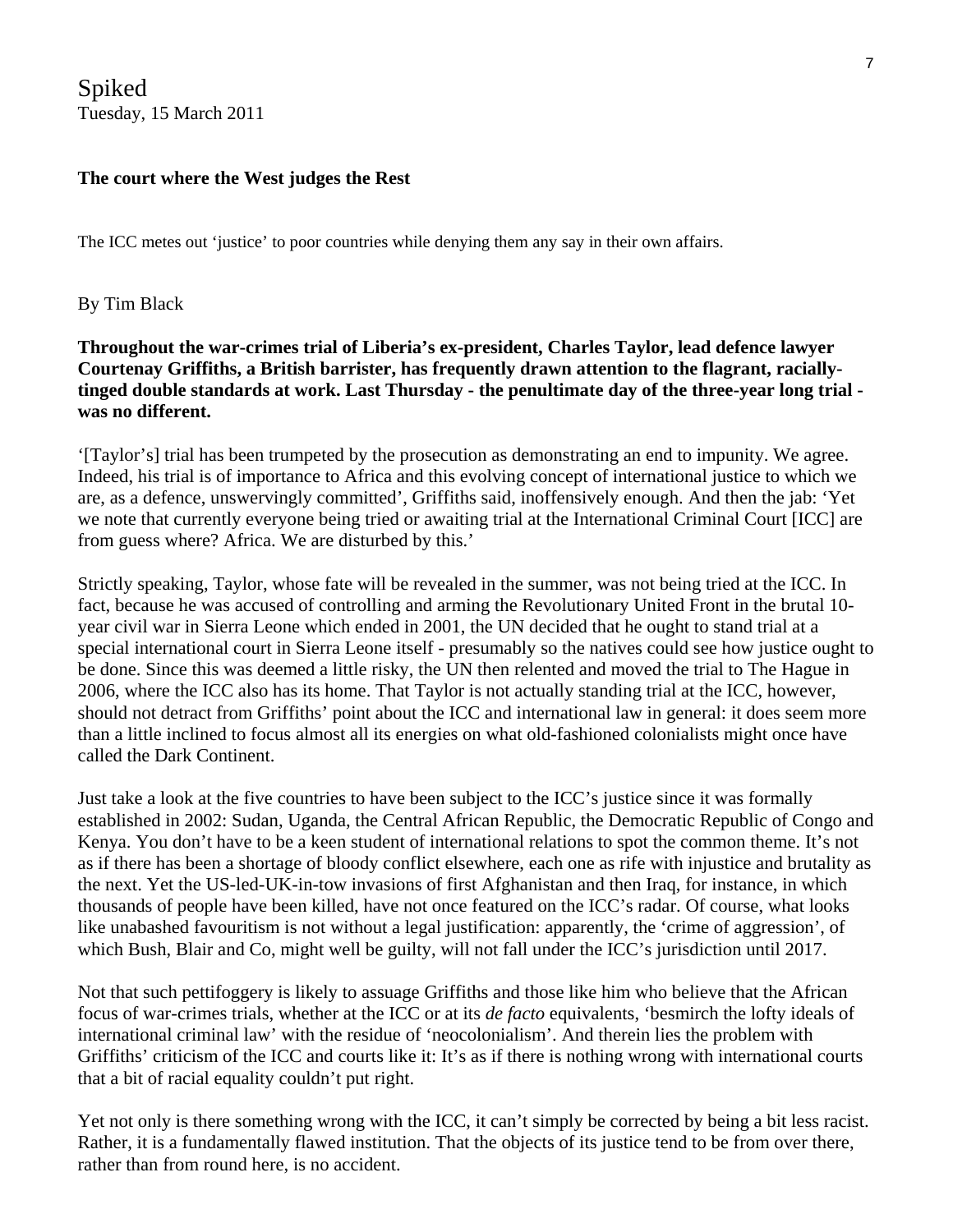In 2000, then UK foreign secretary Robin Cook infamously said that the ICC was 'not a court set up to bring to book prime ministers of the United Kingdom or presidents of the United States'. He was right. The US refused to sign up to the ICC, and sought to exempt its personnel from overseas prosecution up until 2004. And the UK, while being a signatory to the ICC, has no intention of giving up Tony Blair to the ICC, despite the anti-war movement's tireless insistence that he should stand trial for war crimes. Moreover, the ICC, as David Chandler noted on *spiked*, is reliant on the West for goodwill and resources. As the ICC's chief prosecutor, Luis Moreno-Ocampo, explained in 2004, 'we have no government, no police'. All that the ICC has, from its home at The Hague to its retinue of superstar lawyers, comes from the developed world. Little wonder it doesn't bother with 'prime ministers of the United Kingdom or presidents of the United States'.

But it goes deeper than that. The assumption underlying the ICC and similar courts is that certain countries, certain people, are incapable of taking care of their own affairs. We in the UK or the US might be civilised enough to deal with the bad people in our midst, but those in places like Kenya or Sudan are not. That's why people like Charles Taylor or President Omar al-Bashir of Sudan, once they've done their wicked deeds, are extracted from their people's clutches and parachuted into The Hague where they can then exhibit their native savagery in an expensive showtrial.

In this, the ICC and its ilk undermine any self-governing impulse. People's sovereignty over their own lives, their capacity to forge their own society, is denied by the ICC. Such courts are not simply enforcing the rule of law, they're enforcing the rule of law from afar. As Philip Hammond has [written before on](http://www.spiked-online.com/index.php/site/printable/6410/)  *[spiked](http://www.spiked-online.com/index.php/site/printable/6410/)*, this means that there is no political framework in which this semi-free floating legislature is rendered accountable to the people in whose distant name it adjudicates – at least not in those countries such as the Democratic Republic of Congo or Kenya that are deemed too immature to deal with their own affairs. Political struggle in these regions, the clash of different interests and ideas, is trumped by international law. And the actual substance of the conflicts and struggles, divorced from the people involved, becomes a mere play thing for lawyers to judge and rule upon.

Little wonder it serves the egos of Western lawyers, such as the indomitable Geoffrey Robertson, so well. They are doing good, at least in their own eyes, because they are bringing very bad men to book. While justice in the UK may sometimes look a bit drab, composed all too often in shades of grey, over there in Africa, where machete-wielding militias rape and pillage, it's so wonderfully black-and-white – often literally so, it seems. It is not only the egos of big-shot lawyers that are massaged, of course. The governments of ICC signatories like UK or Canada can demonstrate the virtue, the moral coherence that their domestic political situations deny. That Charles Taylor is set to serve whatever sentence he receives, not in Sierra Leone, but in the UK, says it all.

So, as the focus of the global do-gooders zeroes in on the lighter skin of Libya's Colonel Gaddafi, we need to remember that his fate should not be decided by anyone else but the Libyans themselves. To have it any other way would mean that their struggle for freedom would be strangled at birth by meddling Westerners. If there is to be any justice to be meted out to a tyrant like Gaddafi, it should not be the ICC manning the guillotine.

*Tim Black is senior writer at spiked.*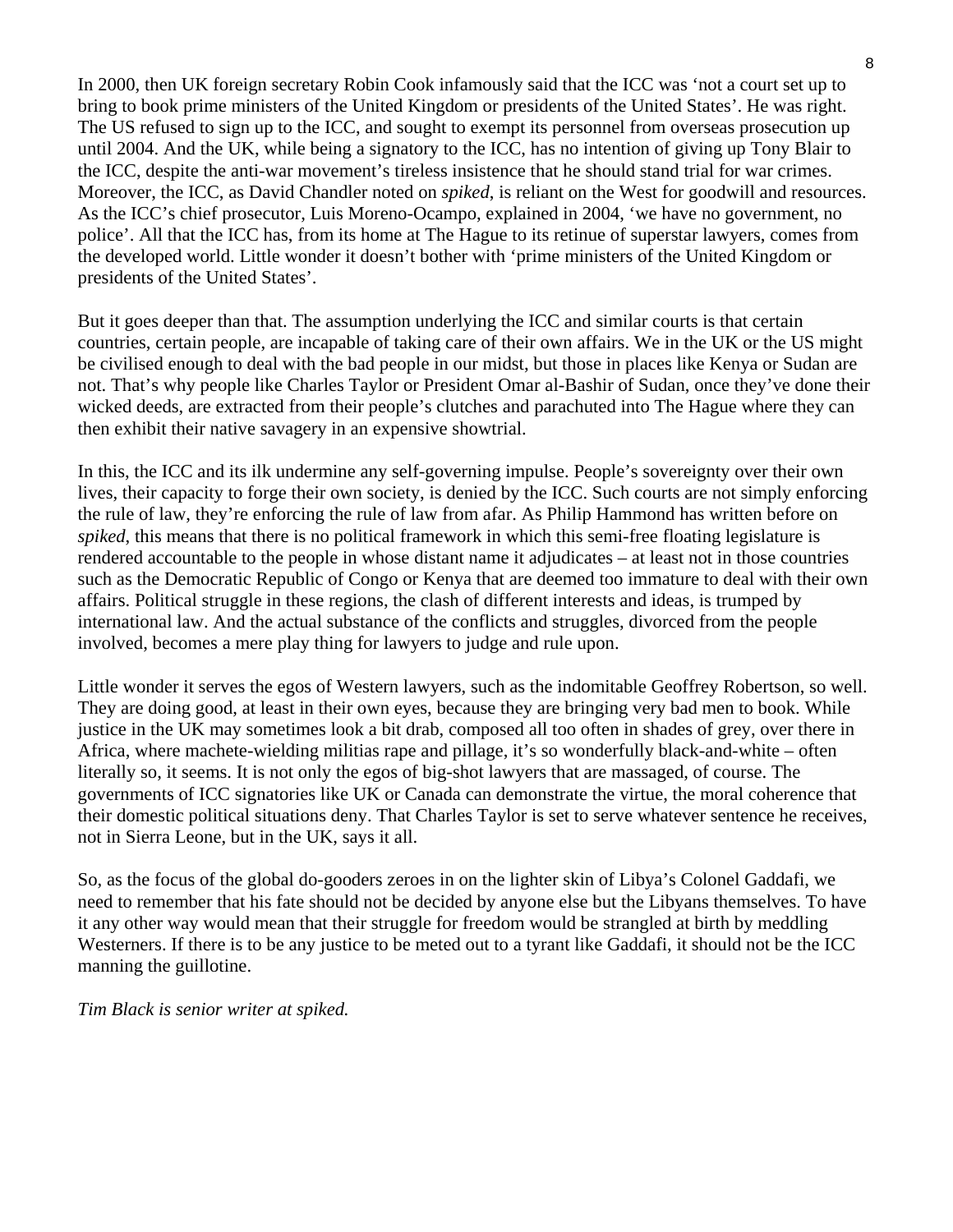## Human Rights Watch

Tuesday, 15 March 2011

## **Côte d'Ivoire: Crimes Against Humanity by Gbagbo Forces**

#### **For Immediate Release**

### **Côte d'Ivoire: Crimes Against Humanity by Gbagbo Forces***, As Crisis Deepens, Grave Abuses Committed by Both Sides*

(Abidjan, March 15, 2011) – The three-month campaign of organized violence by security forces under the control of Laurent Gbagbo and militias that support him gives every indication of amounting to crimes against humanity, Human Rights Watch said today. A new Human Rights Watch investigation in Abidjan indicates that the pro-Gbagbo forces are increasingly targeting immigrants from neighboring West African countries in their relentless attacks against real and perceived supporters of Alassane Ouattara, who is internationally recognized as having won the November 2010 presidential election.

The crisis has escalated since the end of February 2011, with clashes between armed forces loyal to Gbagbo and Ouattara in the western and central regions of the country, as well as in Abidjan, the financial capital. Armed combatants have committed war crimes, including executions of detainees and targeted killings of civilians and destruction of their property, Human Rights Watch said. The killing of civilians by pro-Ouattara forces, at times with apparent ethnic or political motivation, also risks becoming crimes against humanity should they become widespread or systematic. No one has been held accountable for the attacks, which have left hundreds dead, and neither side has even publicly denounced abuses by its own forces.

"The time is long overdue for the UN Security Council to impose sanctions against Gbagbo and his allies directly implicated in the grave abuses of the post-election period," said Daniel Bekele, Africa director at Human Rights Watch. "The international community should also send a clear message to Ouattara's camp that reprisal killings will place them next on the list."

As the level of violence escalates on both sides, United Nations and French peacekeepers need to take all necessary measures within their mandates to protect civilians, Human Rights Watch said.

On March 10, the African Union Peace and Security Council confirmed previous African Union (AU), Economic Community of West African States (ECOWAS), UN, and EU determinations recognizing Ouattara as the winner of the November 28 presidential elections and called on Gbagbo to step down. Gbagbo's representatives immediately rejected the AU decision, leaving Côte d'Ivoire on the brink of all-out civil war – with armed clashes between forces of both sides already occurring daily.

During a recent 10-day mission to Côte d'Ivoire focusing on violations of human rights and international humanitarian law in Abidjan since mid-February, Human Rights Watch conducted an in-depth investigation, including interviews with over 100 victims and witnesses to grave abuses. The work built on detailed findings from similar fieldwork in mid-January.

Residents from Mali, Burkina Faso, Nigeria, and Niger gave detailed accounts of daily attacks by pro-Gbagbo security forces and armed militias, who beat foreign residents to death with bricks, clubs, and sticks, or doused them with gas and burned them alive. A Malian man interviewed by Human Rights Watch described how he and six other West Africans were forced into two vehicles by armed militiamen and taken into the basement of an abandoned building. More youths were waiting, who then executed five of the captured West Africans at pointblank range. The homes, stores, and mosques of hundreds of other West Africans have been burned, or they have been chased out of their neighborhoods en masse under threat of death at the hands of pro-Gbagbo militias.

The brunt of these attacks came immediately after Gbagbo's "youth minister," Charles Blé Goudé, called publicly on February 25 for "real" Ivoirians to set up roadblocks in their neighborhoods and "denounce" foreigners. The situation threatens to worsen further, as a March 7 letter addressed to the Burkina Faso ambassador by a militant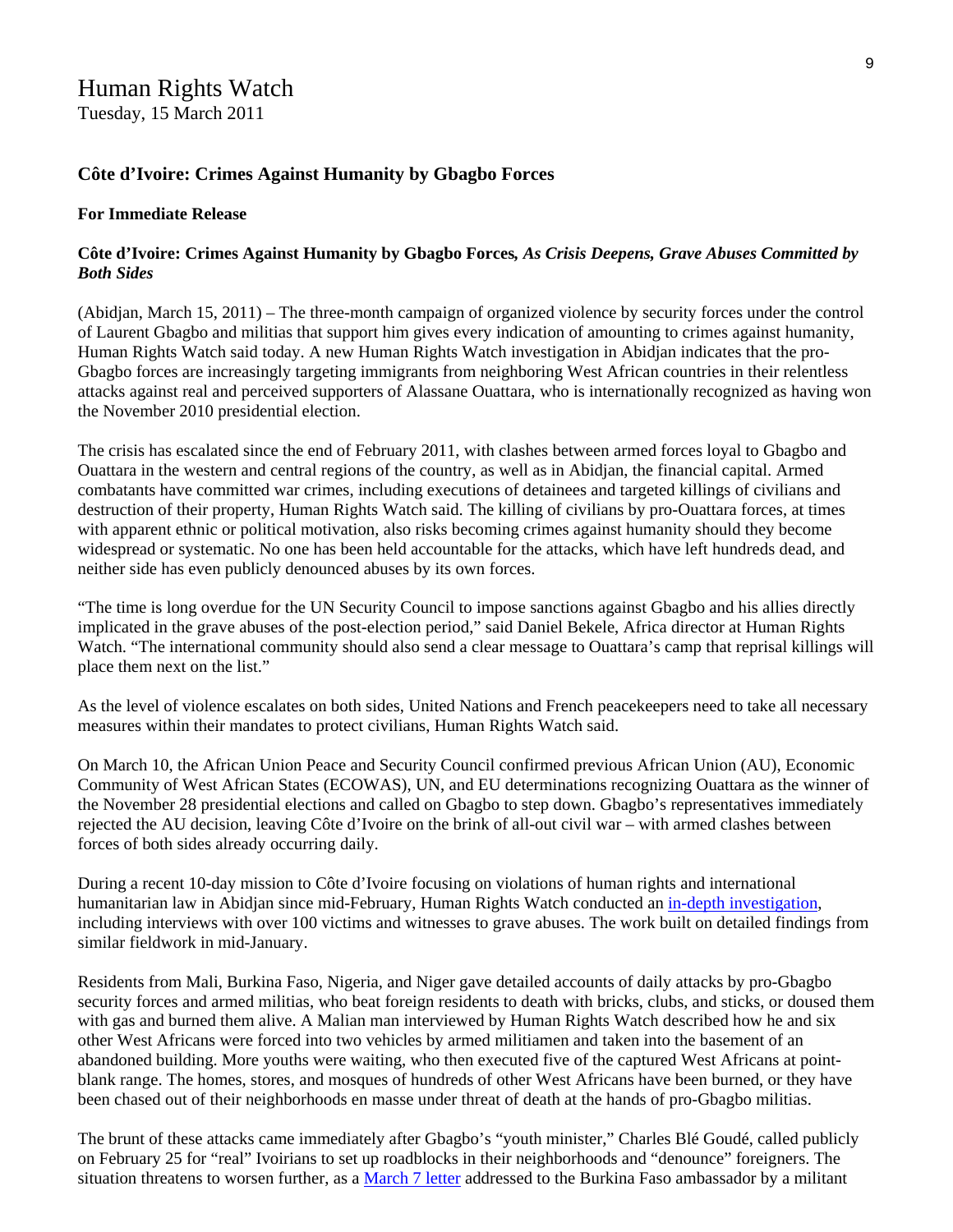pro-Gbagbo group warned. The letter threatened to "cut the umbilical cord" of the Burkina Faso nationals in Côte d'Ivoire unless they left the country by March 22.

Human Rights Watch also documented the recent enforced disappearances of at least seven active members of Ouattara's party, as well as the February 25 rape of nine politically active women – the day after fighting between armed forces loyal to Gbagbo and Ouattara broke out in the Abobo area of Abidjan. Pro-Gbagbo forces are using excessive force in response to largely peaceful demonstrations, resulting in at least 25 deaths since February 21 – including seven women killed on March 3 when security forces opened fire with a mounted machine gun and a larger unidentified weapon against thousands of women demonstrators.

The abuses by pro-Gbagbo forces against real and perceived Ouattara supporters have escalated since mid-February. Since the campaign of violence began in early December, witnesses and victims interviewed by Human Rights Watch have consistently implicated the same pro-Gbagbo groups as the principal culprits: the Republican Guard and the *Centre de commandement des opérations de sécurité* (CECOS), two elite security force units under Gbagbo's control; and the Young Patriots and FESCI, two violent militia groups long linked to Gbagbo, including through Blé Goudé. Gbagbo's state television station, *Radiodiffusion Télévision Ivorien* (RTI), has helped spur the abuses through frequent incitements to violence against UN peacekeepers, West African nationals, and Ouattara supporters – such as Blé Goudé's call on February 25.

Human Rights Watch believes that Gbagbo and several of his close allies are now implicated in crimes against humanity as defined by the Rome Statute, which created the International Criminal Court (ICC). The role of Blé Goudé and RTI demonstrates a government policy of encouraging violence, further supported by the refusal of Gbagbo and his military leaders to stop or denounce the recurrent abuses by security forces under their control. The targeted killings, enforced disappearances, politically motivated rapes, and persecution of West African nationals over a three-month period demonstrate a policy of systematic violence by security forces under the control of Gbagbo and militias long loyal to him.

With the deaths of almost 400 civilians documented by the UN – the vast majority killed by pro-Gbagbo forces in circumstances not connected with the armed conflict and with no apparent provocation – the attacks appear to be widespread. Either the widespread nature of attacks or the systematic element is sufficient to trigger the characterization as crimes against humanity when combined with the nature of the crimes documented by Human Rights Watch and others and the fact the crimes appear to be the outcome of deliberate policy of the authorities, amounting to an "attack on a civilian population."

On the Ouattara side, armed fighters have begun a pattern of extrajudicial executions against alleged pro-Gbagbo combatants detained in Ouattara territory since the *Forces Nouvelles* ("New Forces" or FN) gained effective control of the Abobo neighborhood and Anyama village around February 26. Human Rights Watch documented 11 such cases from both witnesses and perpetrators – including three detainees who were burned alive and another four whose throats were slit, practices amounting to war crimes under international humanitarian law. Credible reports indicate the death toll may be higher.

In addition, an egregious March 7 attack by pro-Ouattara fighters on a village near Abobo left at least nine dead, an apparent case of collective punishment against real and perceived civilian supporters of Gbagbo.

"For the last decade in Côte d'Ivoire, victims of grave abuses have seen those responsible escape justice time and again," Bekele said. "Accountability should not be sidelined yet again, lest the patterns of violence repeat themselves."

On March 14, the UN High Commissioner for Human Rights, Navanethem Pillay, echoed the call of several member states on the Human Rights Council to establish a Commission of Inquiry that would investigate grave violations of human rights and international humanitarian law during the post-election period. Any such commission should investigate the key individuals implicated in the crimes committed by both sides, helping to ensure that those responsible are held to account, Human Rights Watch said.

Notably, Côte d'Ivoire is subject to the jurisdiction of the ICC. While it is not a party to the court, Côte d'Ivoire accepted the court's jurisdiction in 2003 through what is known as an article 12(3) declaration. The Office of the Prosecutor has repeatedly indicated that it will prosecute crimes committed in Côte d'Ivoire if the ICC's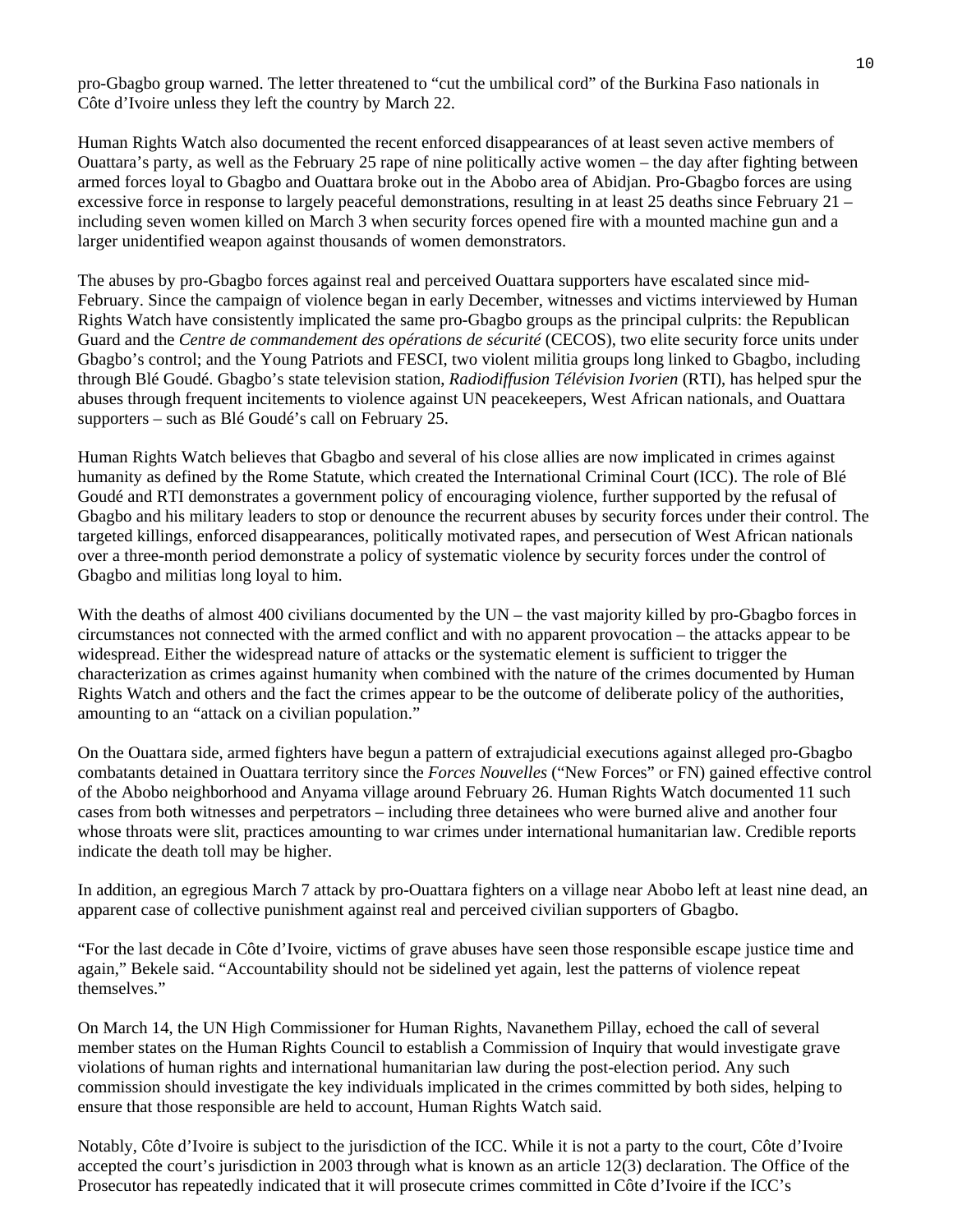requirements for investigation – which relate to the gravity of the crimes and the inadequacy of national proceedings – are met. An investigation could be triggered by a referral of the situation by the UN Security Council or any state that is party to the court, or if the prosecutor decides to act on his own authority.

#### **Violations by pro-Gbagbo Forces**

#### **Attacks Against West African Immigrants**

Residents from other West African countries, notably Burkina Faso, Mali, Guinea, Senegal, Niger, and Nigeria, are being subjected to a steady and increasingly violent stream of abuses by militiamen and members of the security forces, Human Rights Watch found. The pro-Gbagbo forces engage in these frequent acts of deadly abuse, apparently with absolutely no fear of being investigated or held accountable.

Human Rights Watch documented the beating or burning to death of at least 14 West African nationals, as well as the widespread looting of numerous shops and houses they own, and the systematic expulsion of West Africans from areas in at least three Abidjan neighborhoods since February 25.

Numerous witnesses described how West Africans are targeted for abuse solely on the basis of their nationality by pro-Gbagbo security forces and militia operating checkpoints or patrolling markets, neighborhoods, and other public places. Witnesses described victims being beaten to death with clubs, large pieces of concrete, knives, axes, and machetes, while others were doused with petrol and set ablaze.

Witnesses described how on February 25 and March 1, West Africans were killed by militiamen after being pulled out of taxis. On February 25, two marketplace porters were tied up, stuffed into their handcarts, and set ablaze. On March 3, a handicapped man from Burkina Faso accused by militiamen of hiding rebels in his house was brought into an abandoned building and set on fire. On February 28 and March 1, attackers amputated the penises of two other men, then killed them. The majority of these attacks took place in Yopougon, Port Bouët, and Cocody neighborhoods of Abidjan, which all have a heavy presence of pro-Gbagbo militias.

Scores of West African immigrants interviewed by Human Rights Watch said the violence started in late December after the regional body ECOWAS recognized Ouattara as president and openly discussed the possibility of military intervention to remove Gbagbo from office. However, they said the attacks greatly intensified after the February 24 clashes between the two armed forces in Abobo and the nearby town of Anyama, and a February 25 televised meeting by Blé Goudé. During the meeting, later transmitted on Gbagbo's state television RTI, Blé Goudé said:

I give you this order, which must be applied in every neighborhood…. When you go back to your neighborhoods… you must operate checkpoints to monitor the comings and goings in your neighborhoods and denounce every foreigner who enters.

The term "foreigner" is consistently used by pro-Gbagbo militants for other West African nationals and ethnic groups from northern Côte d'Ivoire. Numerous victims said they heard militiamen making reference to Blé Goudé's "order" while perpetrating abuses against them, including a shopkeeper who, during a March 1 attack, heard the militiamen say: "Our General [Blé Goudé] has sent us to secure this neighborhood and that means all of you… Mossi [an ethnic group from Burkina Faso], Malians… must get out of this place."

A 21-year-old Malian youth who was detained with six other men he believed to be West Africans described how five of them were executed at point-blank range by pro-Gbagbo militiamen after being rounded up on March 6 on the streets of Yopougon:

That day I was wearing dirty clothes from working as a porter. That's how they knew I was Malian – we're most of the porters. As I was walking, six guys with Kalashnikovs came up behind me, and one of them stuck it into my back and pushed me toward the road. They did the same thing to a couple others, and soon they had seven of us in total. We were all West African nationals. They forced us into two taxis, and when we arrived at an unfinished house they forced us to go down to a basement, where there were other guys with Kalashes waiting. It was dark down there, so they used their cell phones for lights to take us down. It smelled horrible.

They beat us with an iron bar and a belt that had a sharp metal buckle. Four of them stood at guard with guns pointed on us at all times. All of them in the basement wore balaclavas. Then they attached black bandannas over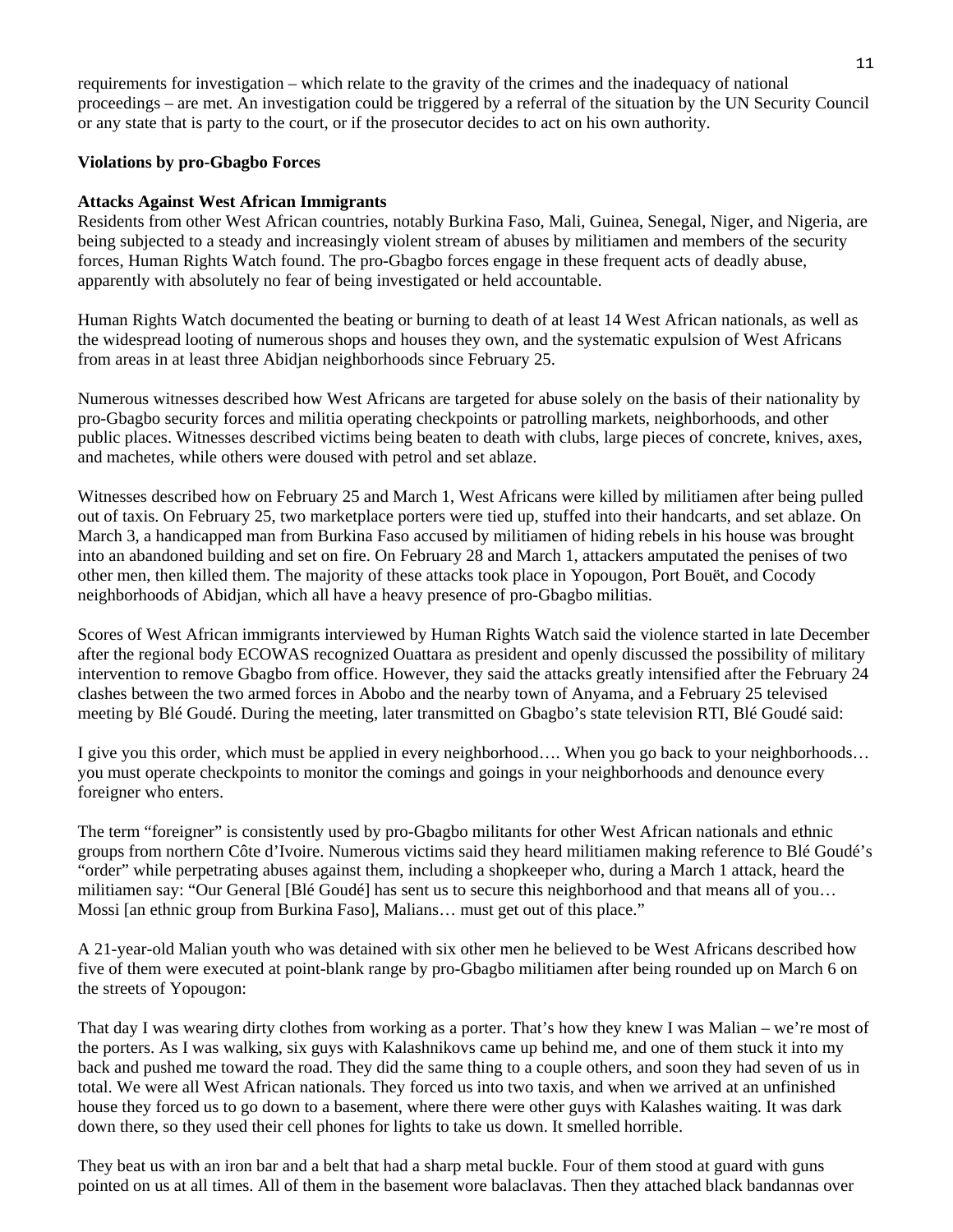the eyes of the first two guys, and one of the Patriots executed at point-blank range. Another guy was lighting the area for him with a cell phone to make sure he didn't miss, even though the distance was only two meters. They did the same to the next three guys, as they were begging for their lives. Five executed right next to me, as they were on their knees. The whole time they kept saying we were rebels, we were rebels.

When they tried to put the bandanna on my head, I fought back. Every time they tried, I'd fight. So then they again beat me with the iron bar. I kept refusing to let them put the bandanna on, as did the guy next to me, a youth from Niger. Eventually I heard them say they would finish us off elsewhere, and they took us back outside. They forced the Nigerien guy into a taxi, but I saw another car coming and I took the chance to run for it. They fired two gunshots from behind, but didn't hit me. I ran and then once I got out of their sight, I found a spot to hide. Eventually I made it back home.

Several Malian and Nigerian shopkeepers who sold petrol, wood, and car parts in a market in Sebroko neighborhood, an area dominated by West African merchants, described how on February 24 members of the Republican Guard arrived to disperse a nearby peaceful demonstration and then opened fire on and threw grenades into their shops, provoking a huge fire that destroyed at least 35. A Malian man described hearing one soldier yell, "Say goodbye to your shops!" before they opened fire into an area that sells highly flammable items. The witnesses stated that as a group of Malians tried to rescue items from their burning shops, the Republican Guard shot into them, killing two.

An elderly Malian man who had lived in Yopougon neighborhood for 35 years likewise described how on February 10, after a steady crescendo of insults and threats from Young Patriot militiamen who maintain a checkpoint near his house, the militiamen set his house on fire as he, his three wives, and 15 children slept – forcing them to flee the neighborhood the next morning. As they left, he said, the Young Patriots admonished him never to return, lest they "cut him and his family into pieces."

Several Nigerian and Malian traders described how on March 4 and 8, mobs of an estimated 150 youths armed with machetes and axes chanted, "Kill, burn, kill, burn, all of you must leave," as they broke into and pillaged the stalls of scores of West African merchants in Yopougon – threatening the traders with death if they continued to sell there. One Nigerian man who was wounded by a machete during the attack said he was told, "If [Nigerian President] Jonathan wants to bring ECOMOG [the ECOWAS military force] here, we'll kill all of you!"

Human Rights Watch documented several attacks on West Africans by groups of militiamen and security forces working together. A Nigerian shopkeeper who described the March 1 attack by CECOS, an elite police and gendarme unit, in which the attackers made a clear reference to Blé Goudé's comments, said the mob burned alive two Nigerien men, one a wood seller and the other a taxi driver wearing a *boubou* (traditional Muslim clothing). He said:

After looting and setting six stalls on fire, they returned to the road where they ran into an elder man from Niger who was selling wood near the market. They beat him, then took him to a police station saying, "We've found a rebel and assassin!" They walked out a few minutes later. The man was screaming, "No, no, I'm a Hausa man from Niger…. I'm not a rebel!" Within a few minutes they had put a tire around his neck, sprayed him with gas and set him alight. It happened right in front of the police station but they did nothing. A half an hour later they stopped a taxi at their barricade, dragged out a man who we later learned was also from Niger, beat him bitterly, tied both his hands and legs and then one of them cut off his sex. Then they brought a tire and gas and burned him alive…. The whole thing was so fast.

Human Rights Watch also documented cases of egregious persecution on the grounds of ethnicity against Ivorians originating from northern Côte d'Ivoire, including the account of one man who was burned alive and another whose throat was slit at a militia checkpoint. Both occurred in Yopougon in late February:

We were attacked and ordered by the Patriots to leave Yopougon. All of us [Dioulas] and the West Africans in the neighborhood – about 200 of us – decided to flee. As we fled, Patriots were screaming, "Go home, you're all imbeciles. Gbagbo is our president, leave this place or we'll kill you all." We left with what we could put in our bags.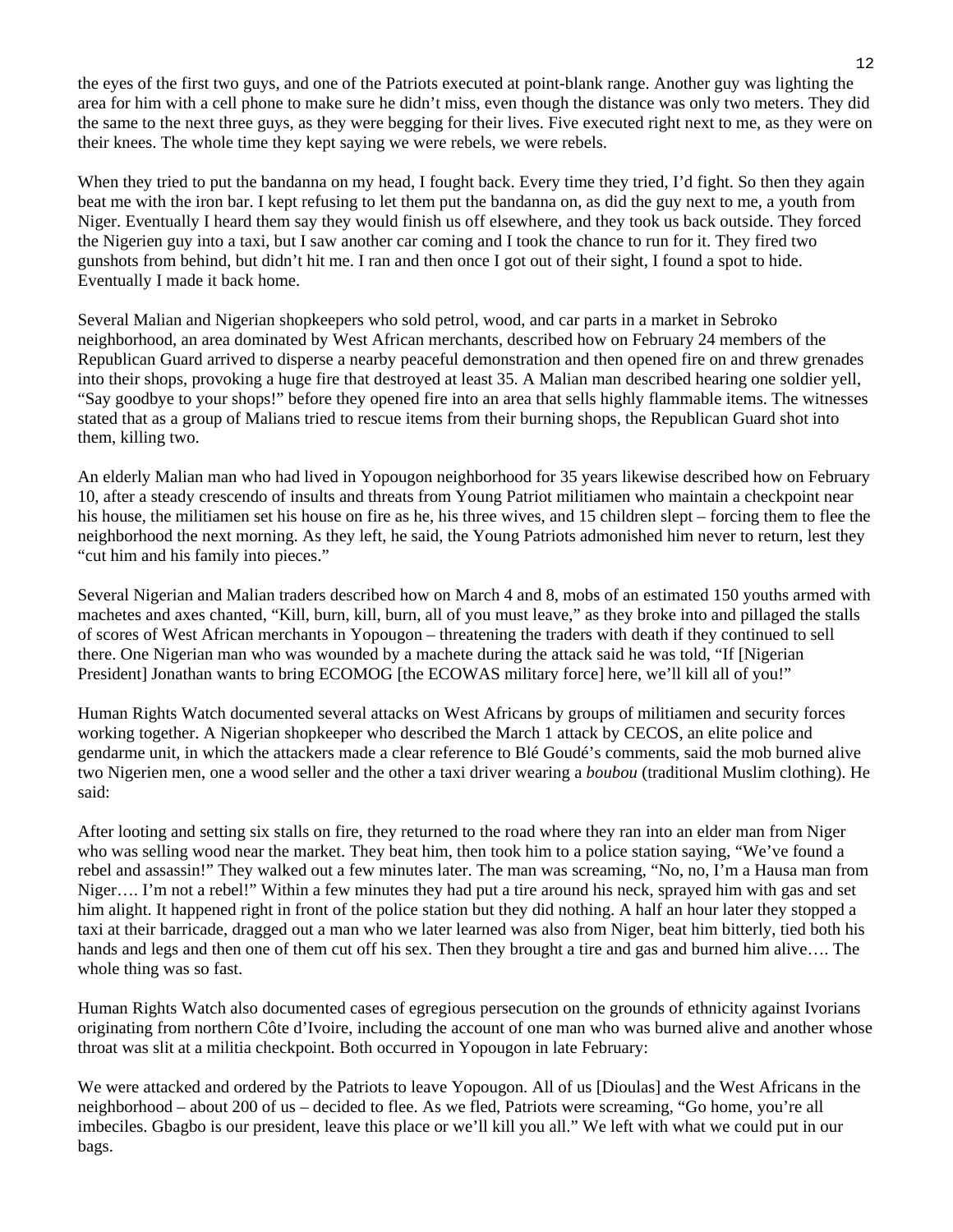From where we lived to the exit of Yopougon were seven Patriot checkpoints; they were armed with machetes and wood blocks. At each one, they demanded money and threatened us if we didn't pay. At around 2 p.m., we reached the last one. They stopped a young Dioula man who was about 20 years old, and asked him for his ID. He was terrified and started to run. The Patriots caught him almost immediately. The youth said, "I have nothing to do with the trouble, forgive me, I beg you."

Before killing him the Patriots said, "You, you're a Dioula, you're the ones bringing war to Côte d'Ivoire." They beat him with wood and machetes, then one of them took out a big knife, the kind you use to kill a sheep, and cut his throat. This was but two meters away. He started to shake as the life was draining out of him. When I saw the youth killed, I thought they were going to kill my own child as well. It was the only thing I could think of: my son, my son…. The boy's mother and other family members were there, in the group with us, but they couldn't say anything. All they could do with all that pain in their hearts was to walk away. After some distance was between them and us, the mother started to cry.

#### **Sexual Violence**

Human Rights Watch documented the rape of nine women by groups of militiamen and police operating together; all victims were active and public members of Ouattara's political party. The documented attacks occurred in the Ouattara stronghold of Abobo neighborhood on February 25, the day after fighting between armed forces loyal to Gbagbo and Ouattara escalated in the area.

In two cases, the women were raped in front of family members, and the husband and father of the victims were then arbitrarily detained and remain "disappeared." Seven of the women were taken from their houses and raped by from one to four men in a building under construction. In all cases, the attackers voiced a clear political motive to the sexual assault. A 30-year-old woman, one of three detained from the same house and later gang raped by militiamen and police, described to Human Rights Watch the February 25 attack:

I live with two other women. We're well known in our neighborhood for our political work in favor of Alassane [Ouattara]. We often go house to house with booklets laying out his political program, wear ADO t-shirts, participate in marches, and go to [party] meetings.

On February 25, on account of the [fighting between armed forces] in our neighborhood, the militias put up a roadblock and started rampaging. At around 5 p.m. a group of 10 men with guns banged on our door and burst into our house. Three of them were in police uniform, and the others were the Young Patriots – we recognized some of them. They said, "We know who you are, we know all about your work…. You are on our list." We had photos of Alassane on the wall, and many of the pamphlets we distribute, which they ripped up in front of us.

They forced us at gunpoint into a pickup truck and took us to a building under construction near the *marché de nuit*. All of us were raped. Three of them raped me, and one of my sisters was raped by four. While one finished, others were holding me from behind. Then they'd switch. While there, they brought four of the Mama Amazons, the older women who dance for [Ouattara] when there are rallies. I could hear them being questioned about their political work. Some of them were crying.

We were kept there until around 10 the next morning. Our clothes were completely ripped.... As we walked home, a neighbor gave us a cloth to cover ourselves with. Before letting us go they said, "If we hear you're continuing to do politics, we know where you live and will come after you…. You should know by now, a Dioula will never govern Côte d'Ivoire."

#### **Political Violence by pro-Gbagbo Forces**

Violence by pro-Gbagbo forces against real and perceived supporters of Ouattara has continued in recent weeks, manifested as targeted, organized violence against political leaders in Ouattara's party, and the bloody suppression of largely peaceful demonstrations against Gbagbo's efforts to maintain power.

#### *Enforced Disappearances and Extrajudicial Executions*

Human Rights Watch received statements from witnesses to seven enforced disappearances of men associated with Ouattara's political party by forces loyal to Gbagbo. Witnesses generally implicated members of CECOS, the elite gendarme and police unit, as well as pro-Gbagbo militia forces. The majority of cases documented during the research period occurred in Abobo in late February, immediately after the increased level of fighting between armed supporters of Gbagbo and Ouattara.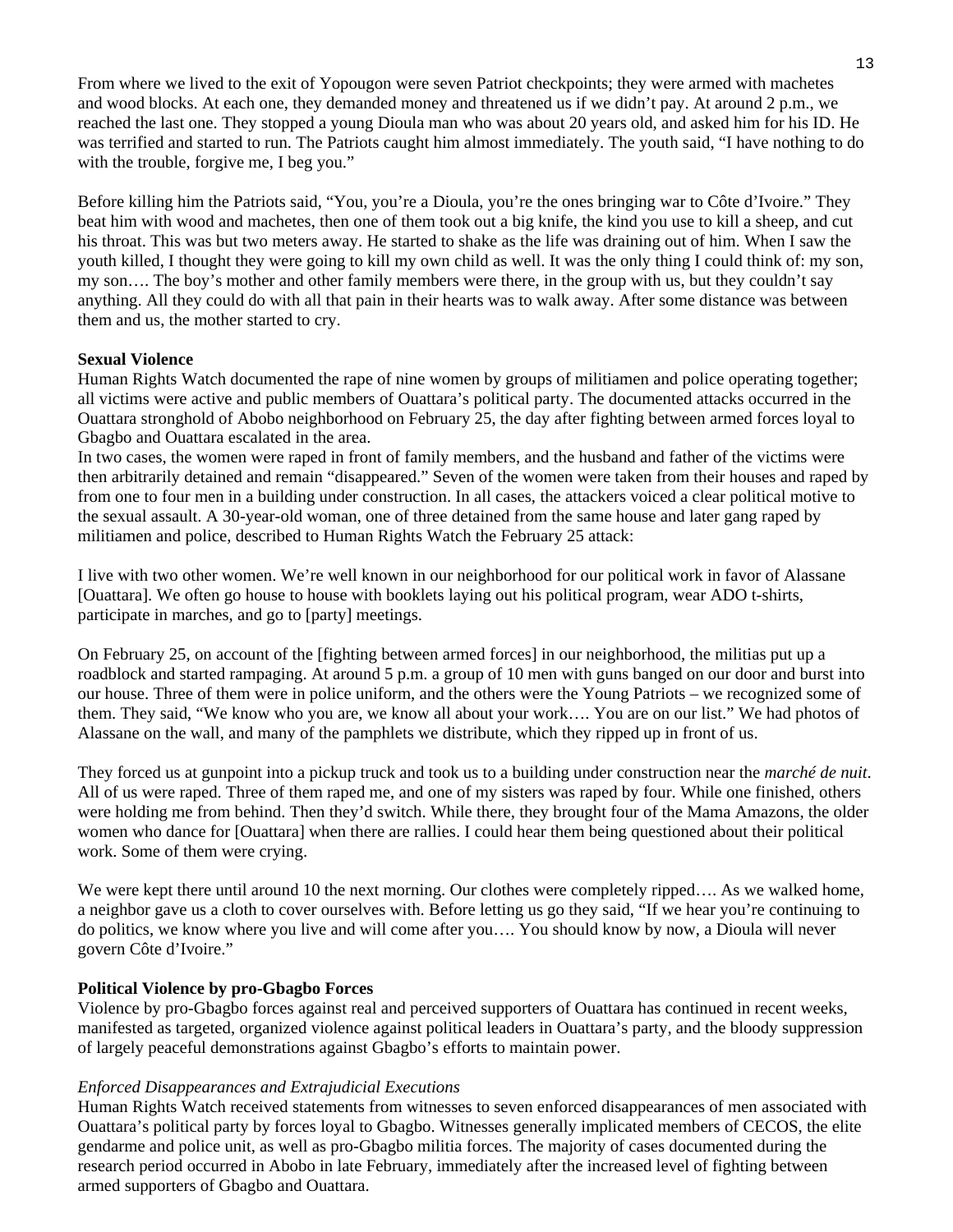One young woman described how her father, an official with the local chapter of Ouattara's party, was detained and later taken away by a group of policemen and militiamen. She described being raped during the incident, which took place on February 25. A few witnesses, including a 34-year-old woman whose husband was detained on February 25 and remains disappeared, described armed men coming to their door with a list on which the name of their family members appeared. The woman described how the men raped her during the incident:

At 8 p.m., three men in civilian clothing knocked at our door. I answered the door and asked what the problem was. They ordered me to get my husband, who was sleeping in our bedroom. I tried to be calm and asked them who they were and why they had come. One of them took out a card on which I read CECOS. They said we were organizing the campaign of Alassane there. It was true – we are very active in the RHDP, but of course I didn't say that.

They took out a list and said my husband's name was there. They had pushed their way through the door by now. I was crying, "Please don't take my husband.... He's not in politics, he's a simple driver. Don't take him, my children are still young." One of them pointed his pistol at my husband and told him to come. I was sobbing, and my husband asked me to calm down.

One of them slapped my face, ripped off my underclothes and held me down on the sofa. My husband screamed, "Leave my wife. I beg you, leave her." They said, "Shut up, we can do whatever we want." They said they were going to kill all the Dioula who're working for Alassane; that we were rebels. After finishing [raping] me, they dragged my husband outside and took him away in one of their (CECOS) cars. I call him on his mobile again and again, but he doesn't answer.

Another RHDP leader from the Riviera Palmière neighborhood was abducted on February 10 by three armed men dressed in green camouflage uniforms. A witness heard one of the armed men saying, "It's you who's behind Alassane, we were sent to find you," and described how the armed men fired in the air when a group of people moved toward the car to try to free the victim. The man's whereabouts remain unknown.

Gbagbo's forces were likewise implicated in extrajudicial executions associated with disappearances. A 25-year-old driver interviewed by Human Rights Watch was detained with two of his friends after a group of police and militiamen searching their house in Abobo found RHDP t-shirts and an Ouattara poster. The man described how one friend was taken out of the cell and killed:

When the police searched us in the cell, they found an amulet he had on his arm. Seeing this was all they need to "prove" he was a rebel. They ordered him out of the cell and took him outside. I heard him saying, "No, no, I'm not a rebel, leave me!" Then we heard two shots. Days later, I found his body in the morgue with two gunshots…. We still haven't found my other friend that was in the cell.

#### *Excessive and Indiscriminate Use of Force*

Human Rights Watch has documented the killing of 25 protesters and demonstrators by members of Gbagbo's security forces since February 21. Scores more have been seriously injured, with documented use of live rounds, fragmentation grenades, rocket-propelled grenades, and an unidentified weapon fired from a tank.

On March 3, in an event that has come to define the brutality of Gbagbo's attempt to cling to power, security forces killed seven women who were demonstrating peacefully with thousands of other women in Abobo neighborhood. As the women reached where they had planned to assemble, a green pickup with a mounted machine gun, a police cargo truck, a green military camouflage tank, and a blue gendarme tank passed by.

Three witnesses told Human Rights Watch that the army tank fired a heavy weapon from its big gun. Almost simultaneously, someone in green fatigues with a military helmet opened fire with a machine gun mounted on the back of a pickup.

A doctor who treated several of the women who later died said that their wounds were clearly caused by heavy weaponry, not bullets. The doctor, as well as two witnesses at the scene, told Human Rights Watch that the head of one victim had been completely separated from her body. Other victims, including both deceased and seriously injured, had bullet wounds from the mounted machine gun.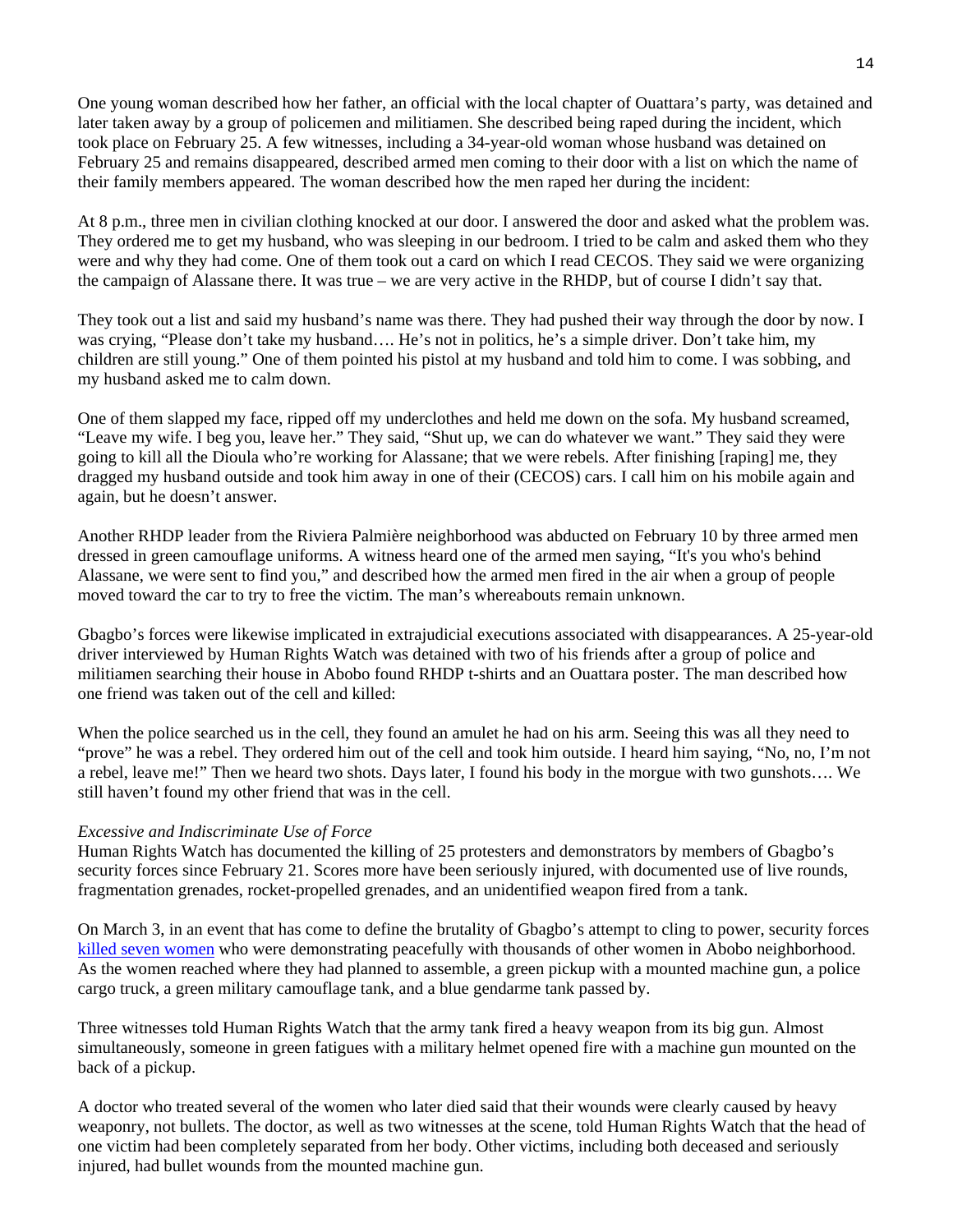Four days later, on March 7, four more people were killed in the Treichville neighborhood of Abidjan during a demonstration against the March 3 violence, when troops from the Republican Guard and CRS (*Companie Républicaine de Sécurité*), another elite security force unit, opened fire on a crowd.

Previous Human Rights Watch research documented the killing of at least seven demonstrators in the Koumassi and Treichville neighborhoods on February 21, six of them as a result of rocket-propelled grenades fired by CECOS and Republican Guard troops, respectively. The violent response by Gbagbo security forces to a December 16 march of Ouattara supporters left at least 30 more dead, many killed by fragmentation grenades lobbed into crowds.

"Firing into a crowd of women protesters, including with a heavy weapon, exemplifies the moral bankruptcy of Gbagbo's security forces," Bekele said.

In addition, Human Rights Watch documented five deaths between March 4 and 11 in Abobo from stray bullets during indiscriminate strafing by Gbagbo's security forces. More than a dozen Abobo residents described how security forces had been driving quickly through territory controlled by *Forces Nouvelles* several times every day, firing Kalashnikovs in every direction – sometimes in the air, other times toward people on the streets. This behavior terrorizes the population, leading also to the massive internal displacement of people from Abobo.

A doctor from one hospital in Abobo told Human Rights Watch that he had performed surgery on 108 people between February 28 and March 8 related to the post-election violence, all but four involving wounds from bullets or heavy weaponry fired by Gbagbo's security forces. The doctor was unable to clarify how many of the wounded were civilians.

#### **Violations by Pro-Ouattara Forces**

Human Rights Watch documented serious violations of human rights and humanitarian law in recent weeks by armed forces fighting for Ouattara in Abidjan, including reprisal killings of civilians and extrajudicial executions against detained pro-Gbagbo forces. While Ouattara and Guillaume Soro, the former head of the *Forces Nouvelles* who is now Ouattara's prime minister, have officially denied a connection to the fighting forces in Abobo, sources in Abobo and inside the Ouattara camp acknowledged the strong presence and role in Abobo of *Forces Nouvelles* soldiers under the Ouattara side's control.

Pro-Ouattara forces now exercise complete authority in large sections of Abobo and the town of Anyama, operating dozens of checkpoints in the area. That level of control, combined with the Ouattara government's declaration of being the legitimate state power, means that such forces – and the Ouattara government to the degree it controls the forces – should be held accountable for violations of human rights and humanitarian law in these zones. The past week gives disturbing indications of human rights violations and war crimes being committed there, Human Rights Watch said.

#### **Civilian Killings in Anonkoua Village**

Around 2 a.m. on March 7, more than 60 pro-Ouattara fighters attacked the village of Anonkoua-Kouté, located just outside their Abidjan military stronghold in Abobo. Anonkoua is a village of predominantly Ebrié people, who largely support Gbagbo. The previous day, there had been combat in the area between armed forces on the two sides. Victims of the March 7 attack as well as a fighter from the Ouattara side told Human Rights Watch that pro-Ouattara forces believed that weapons had been left in the village. However, the attackers appear to have killed civilians at random and burned down much of the village.

Human Rights Watch interviewed four victims from Anonkoua-Kouté and confirmed the death of nine civilians, including two women who were burned. One victim told Human Rights Watch:

I could hear heavy firing of machine guns, and people from the village started crying out. I went out to see what was happening, and I came across someone who grabbed me and demanded a password. I didn't know it, so he pointed his sawed-off shotgun at me from two meters away and fired. I swung my arm at the gun right as he was firing, and buckshot sprayed into my arm and my neck. I fell to the ground, and lay there as if I was dead, barely breathing. I watched them massacre the village as I lay there.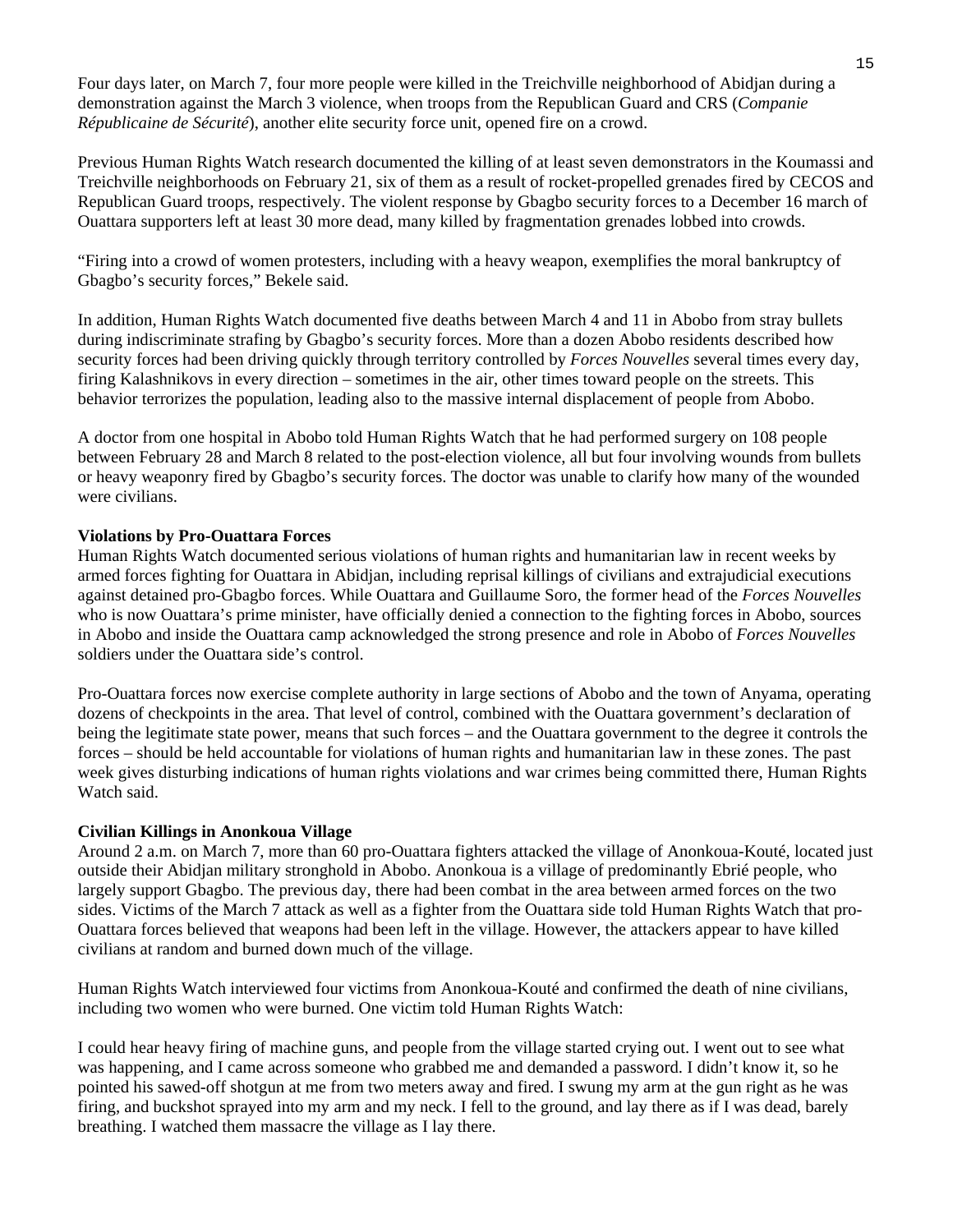The rebels were dressed in all black. Some of them wore Balaclavas, others had on bandannas. They pounded on people's doors and kept saying, "We're here for war, we're not here to play," and demanded where people were hiding arms as they beat and killed them.

At one house close to mine, a woman refused to open the door. They threw in lit bottles that had been soaked in gas, and the house went up in flames. The woman came running out on fire, screaming. She died later that day. I watched as they grabbed another of my neighbors and shot him at point-blank range. It was all barbaric.

Another witness described watching attackers slit the throat of his 72-year-old father. At least 15 houses were burned, and the entire village is now abandoned. He said that the pro-Ouattara forces now control the area.

"Committing atrocities against civilians is no way for Ouattara to take power," Bekele said. "Ouattara should immediately call for an investigation into these deplorable acts of violence and hold accountable those who ordered and conducted them."

Human Rights Watch expressed deep concern about the treatment of real or perceived Gbagbo supporters who remain in Forces-Nouvelles-controlled parts of Abidjan. On March 8, a member of the Bété ethnic group said pro-Ouattara soldiers broke down his door in Abobo and ransacked his house. They pointed their guns at him and said he was a "Patriot," threatening to kill him. Neighbors intervened on his behalf, which the victim believed saved his life, but the attackers still stole all of his possessions. The victim left for an area under Gbagbo's control immediately.

A victim from another part of Abobo described a similar attack on March 7 at his house by pro-Ouattara soldiers. The vast majority of people from pro-Gbagbo groups have left areas of Abobo that are under Ouattara forces' control.

#### **Summary Execution of Gbagbo Forces**

Human Rights Watch documented the summary execution of 11 armed forces and militia members loyal to Gbagbo since March 1. In seven of the cases, witnesses described how vehicles or individuals on foot were stopped at *Forces Nouvelles* checkpoints in Abobo and weapons were found. When pro-Ouattara combatants "judged" the person to be pro-Gbagbo fighter, they killed the disarmed detainee.

One pro-Ouattara combatant in Abobo described four cases to Human Rights Watch in which he had been part of the operation. On March 2, an ambulance was stopped and his fellow-combatants said they had discovered Kalashnikovs during the search and its driver was then detained. On March 5, the pro-Ouattara fighter said he found three people with arms passing a checkpoint on foot near the Abobo sub-neighborhood of Anonkoua. In both cases, the pro-Ouattara fighter related bringing the detainees to a higher-level commander, indicating organization and a clear chain of command among the fighters. After being detained, the person was subject to an "intense interrogation," then "neutralized," the fighter said. The ambulance was also burned, several witnesses who saw it later said.

A witness to the execution of another three people believed to be forces loyal to Gbagbo described to Human Rights Watch:

On Monday, March 6, I was walking through Abobo when a black 4x4 came across a checkpoint. The *Forces Nouvelles* there stopped the car and searched it. They found three Kalashnikovs as well as security force uniforms – I could see the camouflage, but I was about 50 meters away, so couldn't tell exactly what type of security force.

The FN guys held up the Kalashnikovs, and immediately ten more FN descended on the car. They grabbed the three people who were inside and threw them to the ground, beating them with long blocks of wood and the guns they'd just captured. They ripped off their clothes and as some of them were still beating them, others grabbed tires and lay them on top. The FN guys then poured gasoline from a container, and lit it all on fire. You could see the movement of the Gbagbo guys' legs as they burned, still being beaten by the FN soldiers.

In another incident on March 7, pro-Ouattara forces detained four alleged Young Patriots leaders in Abobo and summarily executed them. Credible accounts, including from a pro-Ouattara fighter and a resident near where the detainees were killed who took video of the bodies soon after their killings, indicate that two people were captured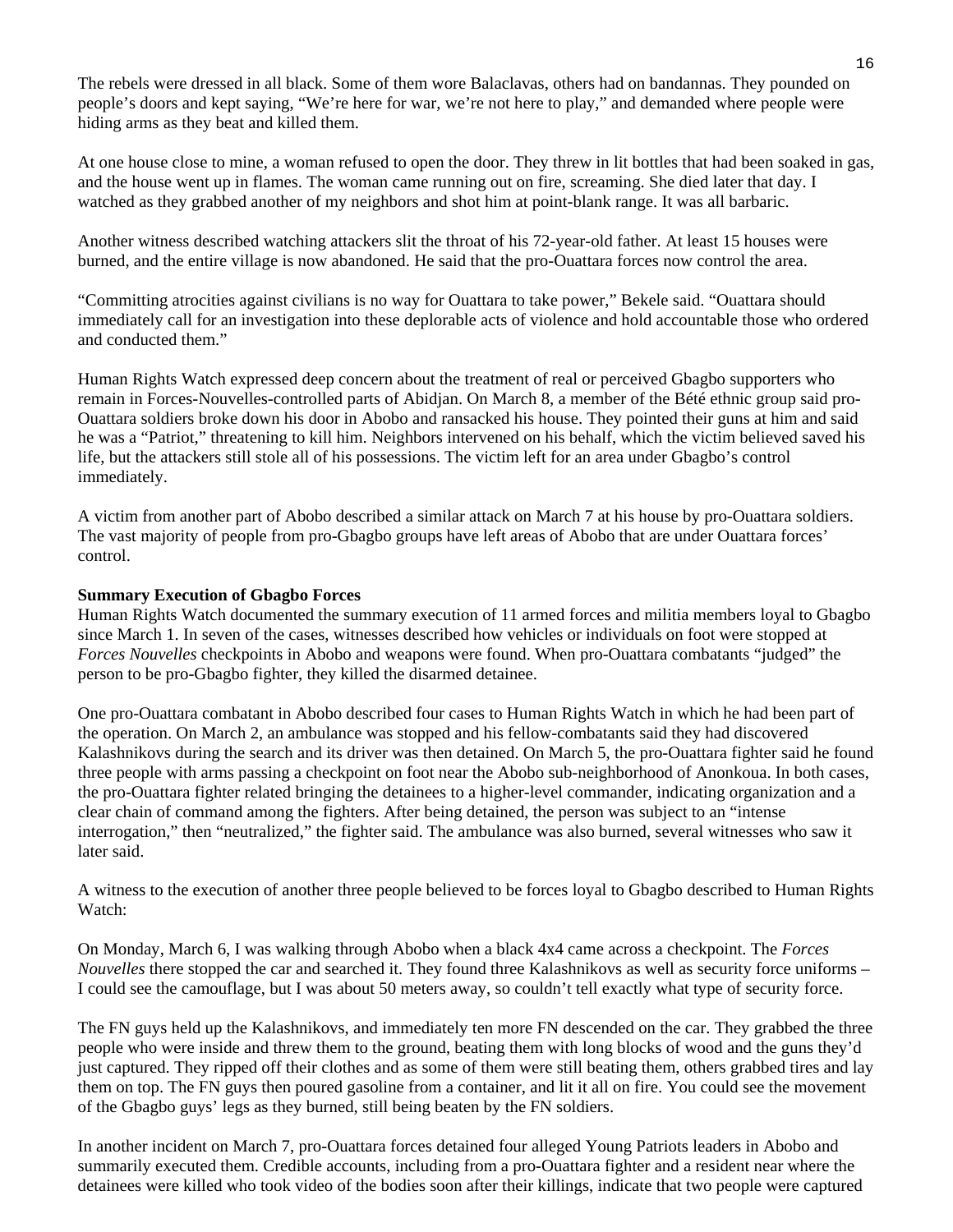and then used to lay a trap for higher-level leaders. The four Patriot leaders were then executed after being detained, the pro-Ouattara fighter said. Human Rights Watch was shown images of the body of "Lamté," a Young Patriots chief in the area implicated in post-election killings against real and perceived Ouattara supporters. His throat had been cut completely. In the video, another victim had been impaled with a stake, although it was not clear whether before or after his death.

Earlier in February, Human Rights Watch documented three unjustified killings in Abobo of persons believed to be members of pro-Gbagbo security forces, including one identified as Chief Dago Séri, who served with Gbagbo's Republican Guard.

"The torture and execution of a captured enemy combatant is a war crime," Bekele said. "Ouattara-aligned forces immediately need to cease this behavior and ensure that anyone detained is treated humanely."

Abobo residents and Human Rights Watch's investigations in Abobo also made clear that fighting forces loyal to Ouattara are generally failing to distinguish themselves from civilians, as required by international humanitarian law. By dressing in normal civilian attire and hiding among civilians, the forces are placing the people they claim to be fighting for at greater risk, Human Rights Watch said. Several Abobo residents attributed the Gbagbo security forces' daily strafing with machine guns at least in part to their inability to distinguish between Ouattara fighters and the civilian population.

Human Rights Watch called on Ouattara and Soro to denounce these violations immediately and open an investigation that would hold the perpetrators accountable, particularly for the Anonkoua killings. The failure to exercise effective command over their fighters and ensure that they comply with human rights and humanitarian obligations threatens to deepen the crisis and fuel further abuses. Human Rights Watch has documented a long history of war crimes by *Forces Nouvelles* during the 2002-2003 conflict and its aftermath, including massacres, torture, and the use of child soldiers.

The prohibitions of war crimes and crimes against humanity are among the most fundamental prohibitions in international criminal law. Under the Rome Statute of the ICC, crimes against humanity can be committed during peace or armed conflict and consist of specific acts committed on a widespread or systematic basis as part of an "attack on a civilian population," meaning that there is some degree of planning or policy on behalf of the authorities. Such acts include murder, rape, and persecution of a group on political, ethnic, or national grounds.

War crimes in armed conflict not international in nature include murdering people not taking an active part in hostilities, including members of the armed forces who have been detained, and intentionally directing attacks against civilians who are not directly participating in hostilities.

When crimes against humanity and war crimes are committed, people in command authority who should have been aware of the crime and failed to prevent the crime or submit it for investigation and prosecution can be held accountable.

#### **Key Recommendations**

#### **To the United Nations Security Council**

In response to the continuing grave human rights abuses during the post-election period, amounting to crimes against humanity, implement an assets freeze and travel ban against Laurent Gbagbo, Republican Guard commander General Bruno Blé Dogbo, and CECOS commander General Guiai Bi Poin. For consistent incitement to violence against UN troops and foreign nationals on RTI, implement the same sanctions against RTI Director General Pierre Brou Amessan. Consider sanctions against other military and political leaders close to Gbagbo who are implicated in grave human rights abuses.

Publish the 2004 Commission of Inquiry report that detailed grave crimes committed during the 2002-2003 civil war and its aftermath, which would help break a decade-long cycle of impunity that fuels the ongoing crisis. To improve the UN Operation in Côte d'Ivoire's (UNOCI) capacity to effectively protect civilians, ensure the prompt deployment of reinforcements already authorized and make plans for additional deployments of well-trained and equipped troops, as well as equipment such as helicopters, should the situation deteriorate further.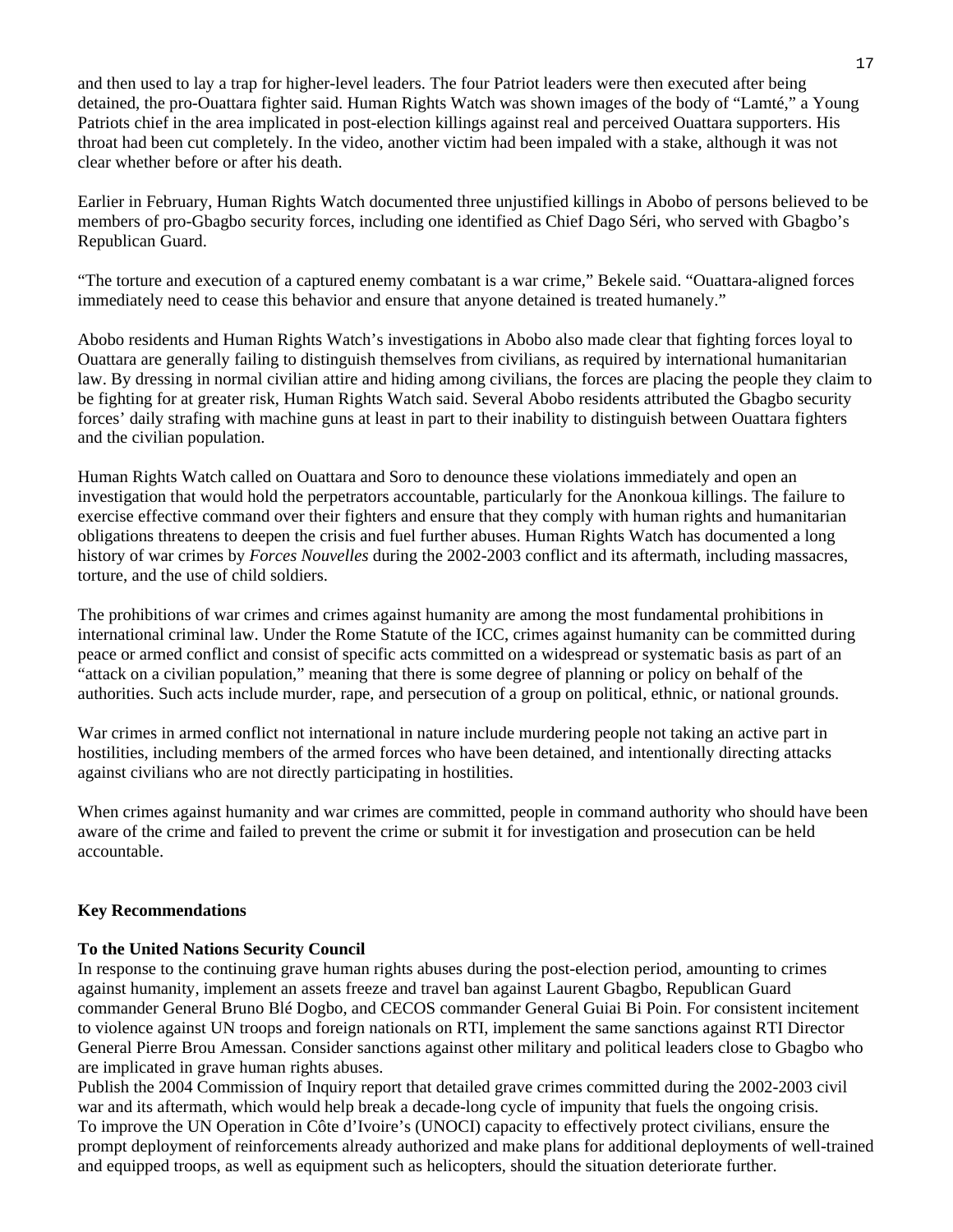Request a briefing from the Special Representative on Sexual Violence in Conflict and ensure that she remains seized of the situation.

#### **To Alassane Ouattara, Guillaume Soro, and Commanders of Forces Loyal to Their Government:**

Publicly denounce the crimes committed by their supporters against civilians in the village of Anonkoua-Kouté and make clear that the perpetrators will be held accountable in the future.

#### **To Laurent Gbagbo, Alassane Ouattara, and Commanders of Armed Forces on Both Sides**

Give orders that all military actions must be carried out in accordance with the standards of international human rights and humanitarian law.

Ensure humane treatment of all detainees and allow access to international and domestic monitors.

Investigate cases of extrajudicial executions and hold perpetrators responsible.

Ensure that all combatants receive training in international humanitarian law, including the criminal responsibility of commanders for failing to prevent or prosecute war crimes and crimes against humanity.

#### **To UNOCI and the French Licorne Peacekeeping Force**

Continue increasing patrols in volatile neighborhoods and use legitimate force, when necessary, to protect civilians "under imminent threat of physical violence" in their deployment areas, as per their mandates. Give special attention to the urgent protection needs of ECOWAS nationals and be prepared to evacuate them if necessary.

#### **To the United Nations Human Rights Council**

Establish a Commission of Inquiry to investigate post-election human rights and humanitarian law violations. Ensure that the mandate is sufficiently broad to cover both the targeted campaign of violence led by Gbagbo's security forces, as well as recent and any future crimes committed by both sides of the conflict as the violence escalates.

#### **For more Human Rights Watch reporting on Côte d'Ivoire, please visit:**

http://www.hrw.org/en/africa/cote-divoire

#### **For more information, please contact:**

In Dakar, Matt Wells (English, French): +221-77-358-6991 (mobile) In New York, Philippe Bolopion (French, English): +1-212-216-1276; or +1-917-734-3201 (mobile) In Paris, Jean-Marie Fardeau (French, English, Portuguese): +33-1-43-59-55-35; or +33-6-45-85-24-87 (mobile)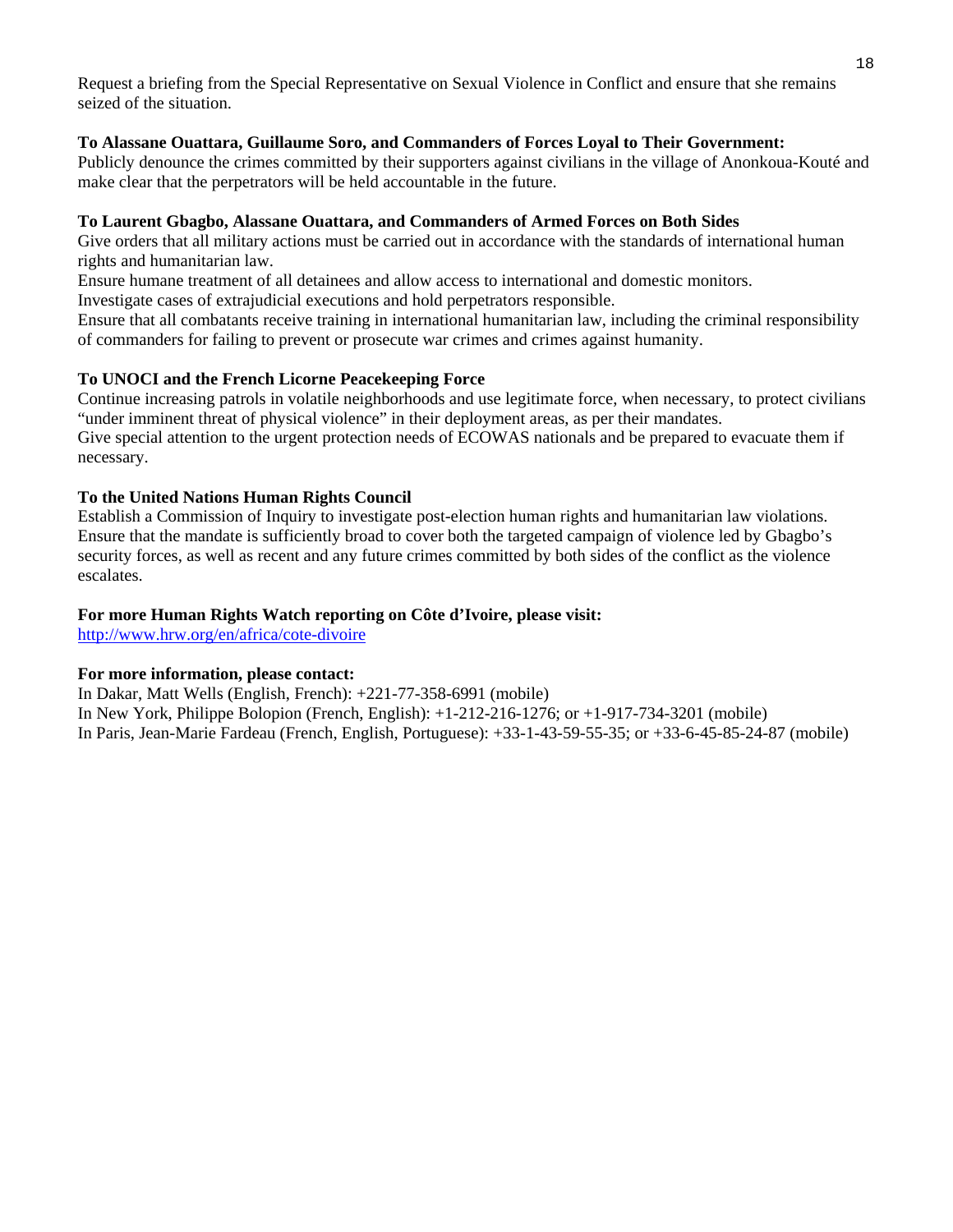## Voice of America Tuesday, 15 March 2011

## **ICC to Request Reduced Powers for Kenyan Suspect**

Michael Onyiego | Nairobi



**Photo: AP** 

*International Criminal Court Prosecutor Luis Moreno-Ocampo (File Photo)* 

role that one of the suspects plays in As Kenya attempts to halt an International Criminal Court case against six of its nationals, the court's prosecutor is questioning the the current government.

Speaking via video link from The Hague late Monday, International Criminal Court Prosecutor Luis Moreno-Ocampo revealed the court was preparing to send a letter advising the Kenyan government about the head of the civil service, Francis Muthaura.

"We are preparing a letter to the Kenyan government asking, in particular, the current role of Mr. Muthaura," he said. "Because Muthaura has, still, authority on the police. If he will remain in this position, something should be done to ensure that the police will not work for him or protect his interests."

The prosecutor said removing Muthaura's authority over Kenyan police is necessary to prevent any testimony against the Kenyan official from reaching his office. Moreno-Ocampo said such steps were critical to ensure the safety of ICC witnesses.

With investigations ongoing, Muthaura and five other Kenyans are required to appear before the court for an initial hearing on April 7.

On March 9, the judges at The Hague issued summons for the six suspects named in the prosecutor's inquiry into ethnic violence that followed Kenya's disputed presidential vote in December 2007.

President Mwai Kibaki and his election rival, current Prime Minister Raila Odinga, accused each other of fraud, sparking nationwide protests that devolved into near civil war. Some 1,300 people were killed and more than 300,000 were displaced by the violence, many of whom remain without homes over three years later.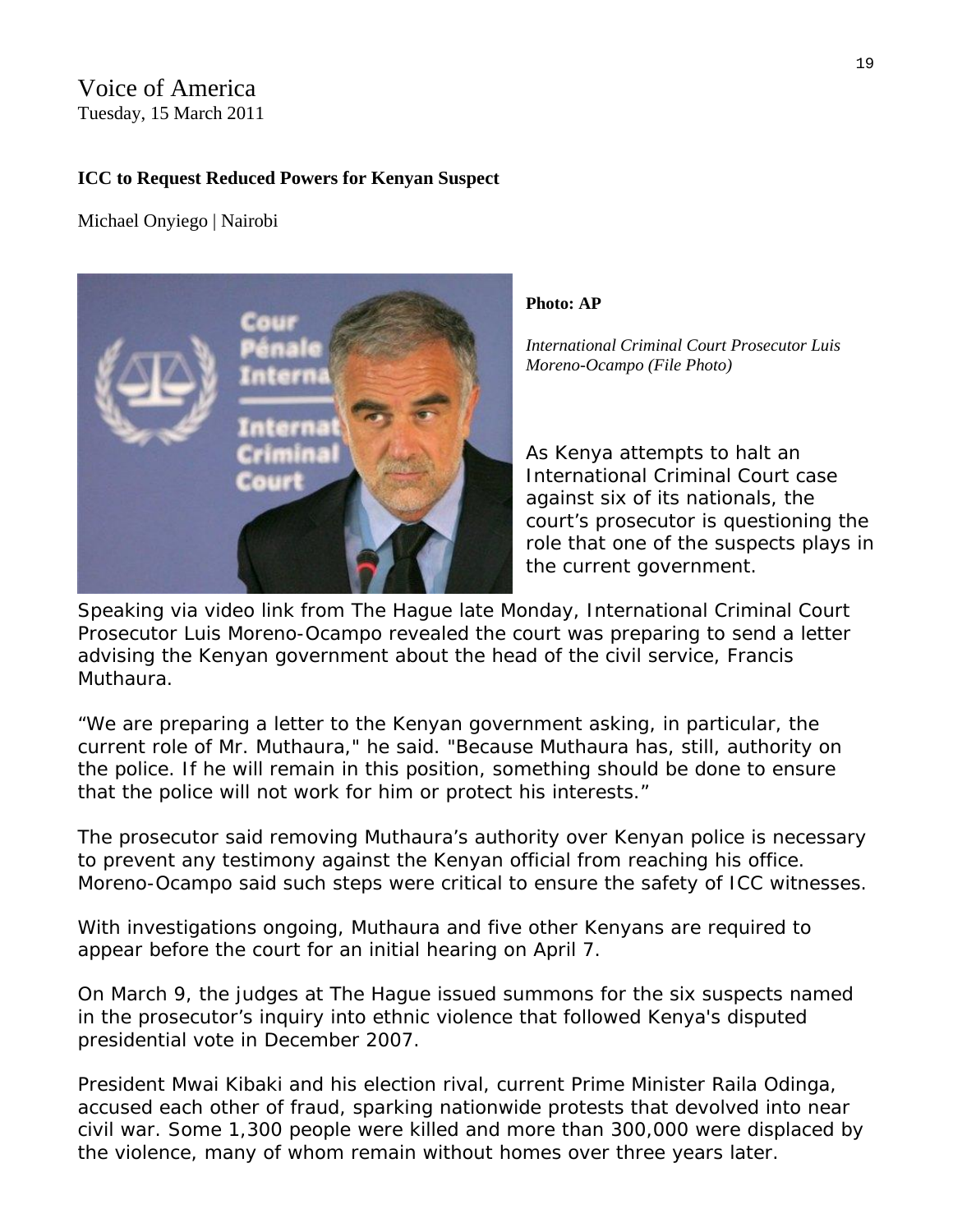Late Monday, Government Spokesman Alfred Mutua issued a statement calling the prosecutor's statement "strange and un-procedural." Mutua's statement reaffirmed Kenya's commitment to the court but said the government would maintain the "status quo" until the ICC letter is received.

The ICC request regarding Muthaura comes as Kenya continues to lobby members of the United Nations Security Council in a bid to defer the trial. The Security Council has the power, under the ICC's governing statute, to suspend a trial for one year if it is found to threaten international peace or security.

The Kenyan government is asking for an opportunity to try the six suspects locally, using judicial reforms envisioned under the country's new constitution. But human rights groups both locally and internationally have argued that Kenya's case does not present grounds for deferral under the ICC's laws.

Within the coalition government, rifts are developing which threaten to undermine the deferral campaign. Kenya's *Daily Nation* reported Monday that Odinga's Orange Democratic Movement has sent a letter to the Security Council, asking the body to reject the request for deferral. According to reports, the letter claimed the deferral efforts had been organized by the six ICC suspects and held the request as evidence of President Kibaki's inability to address the post-election violence.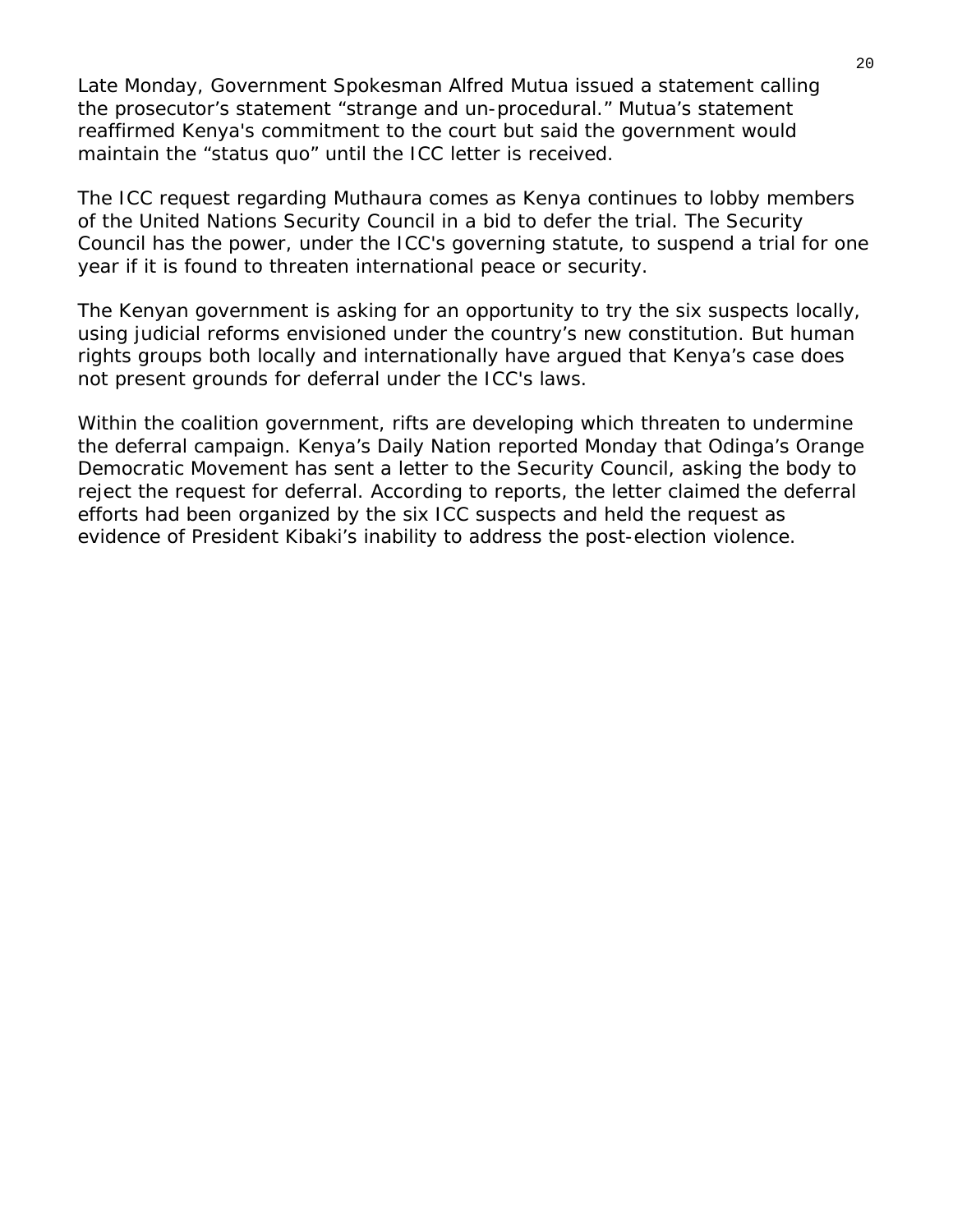## Capital News (Kenya)

Thursday, 17 March 2011

## **Ocampo Six warned against The Hague trip**

## BY BERNARD MOMANYI



A renowned conflict resolution expert is now warning Kenyan suspects against honouring summonses by the International Criminal Court (ICC), alleging that they are likely to be detained there.

Ugandan scholar on conflict issues Dr David Matsanga says there are indications that some or all of the Ocampo Six will be detained at The Hague once they honour the summonses issued by the Pre-trial chamber last week, and formally served on them on Wednesday.

Citing Article 58 of the Rome Statute, Dr Matsanga said the ICC Prosecutor can resort to including a detention warrant with the summonses issued to all the suspects.

"What I am talking about is very evident from the latest maneuvers of the ICC Prosecutor; there are all indications that he is likely to substitute the summonses with arrest warrants when the suspects face the court next month," Dr Matsanga said in an interview on Thursday.

"I have stated publicly and I have indeed advised the government on this matter. They should not honour the summonses. They will be detained," he added.

The ICC has summoned Deputy Prime Minister Uhuru Kenyatta, Head of the Civil Service Ambassador Francis Muthaura, suspended Higher Education Minister William Ruto and Tinderet Member of Parliament Henry Kosgey who stepped aside to face charges of abuse of office.

Others required to make an initial appearance before the judges at The Hague are former Police Commissioner Mohammed Hussein Ali and radio presenter Joshua Arap Sang of Kass FM. All the suspects have expressed willingness to honour the summonses.

"If I were them, I would not go there. They are walking into a trap set up by Ocampo, if you look critically at the warnings he has been giving you will understand what I am saying," he said in reference to prosecutor Luis Moreno Ocampo's concerns over Amb Muthaura's continued stay in office where he largely controls the country's security management by virtue of his position as advisor of the National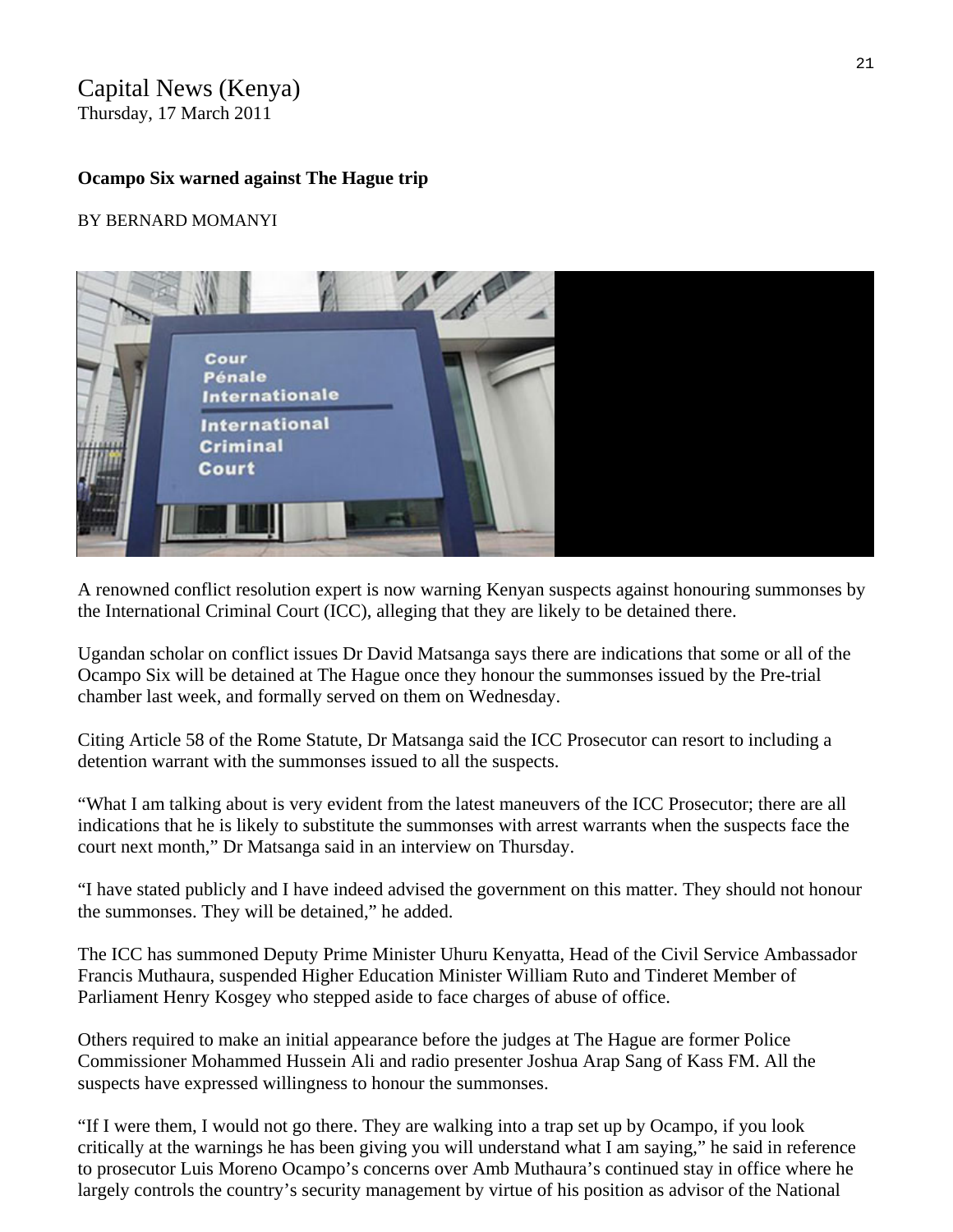Security team.

"It is apparent Ocampo is building a case against Muthaura, he has questioned his continued stay in office on claims that he fears Muthaura may interfere with the investigations and witnesses. This is a serious issue which, if put before the judges can see Ocampo easily get a warrant of arrest," he warned. "It is not different from other suspects."

Article 58 of the Rome statute states that "at any time after the initiation of an investigation, the Pre-Trial Chamber shall, on the application of the Prosecutor, issue a warrant of arrest of a person if, having examined the application and the evidence or other information submitted by the Prosecutor, it is satisfied that:

(a) There are reasonable grounds to believe that the person has committed a crime within the jurisdiction of the Court; and

- (b) The arrest of the person appears necessary:
- (i) To ensure the person's appearance at trial,

(ii) To ensure that the person does not obstruct or endanger the investigation or the court proceedings, or

(iii) Where applicable, to prevent the person from continuing with the commission of that crime or a related crime which is within the jurisdiction of the Court and which arises out of the same circumstances.

Dr Matsanga's argument is particularly based on part (ii) which states that the pre-trial chamber can issue a warrant of arrest "to ensure that the person does not obstruct or endanger the investigation or the court proceedings."

"Ocampo has said he fears Muthaura may interfere with his witnesses and the investigation, what can stop him asking for his detention, we are walking a very tight rope here," he said and advised the suspects to get "third party insurance from the Western powers like the USA as a guarantee that they will return back here because they are the ones pulling strings of the ICC."

"The government should demand that assurance, it is not a joke. This is an issue that can easily degenerate into violence in this country, there is no prior notice that the suspects will be detained, now imagine if it catches Kenyans by surprise," he posed.

The expert's comments come amid speculation that the ICC process has been politicised ahead of the 2012 General Election. Some quarters have also alleged that some Western countries are pushing for the detention of the Ocampo Six suspects.

There are fears that detention would have serious implications on the presidential ambitions of Messrs Uhuru Kenyatta and William Ruto.

Dr Matsanga is part of team that is advising the government on ICC and conflict issues through his Africa World Media Limited, an international Public Relations firm.